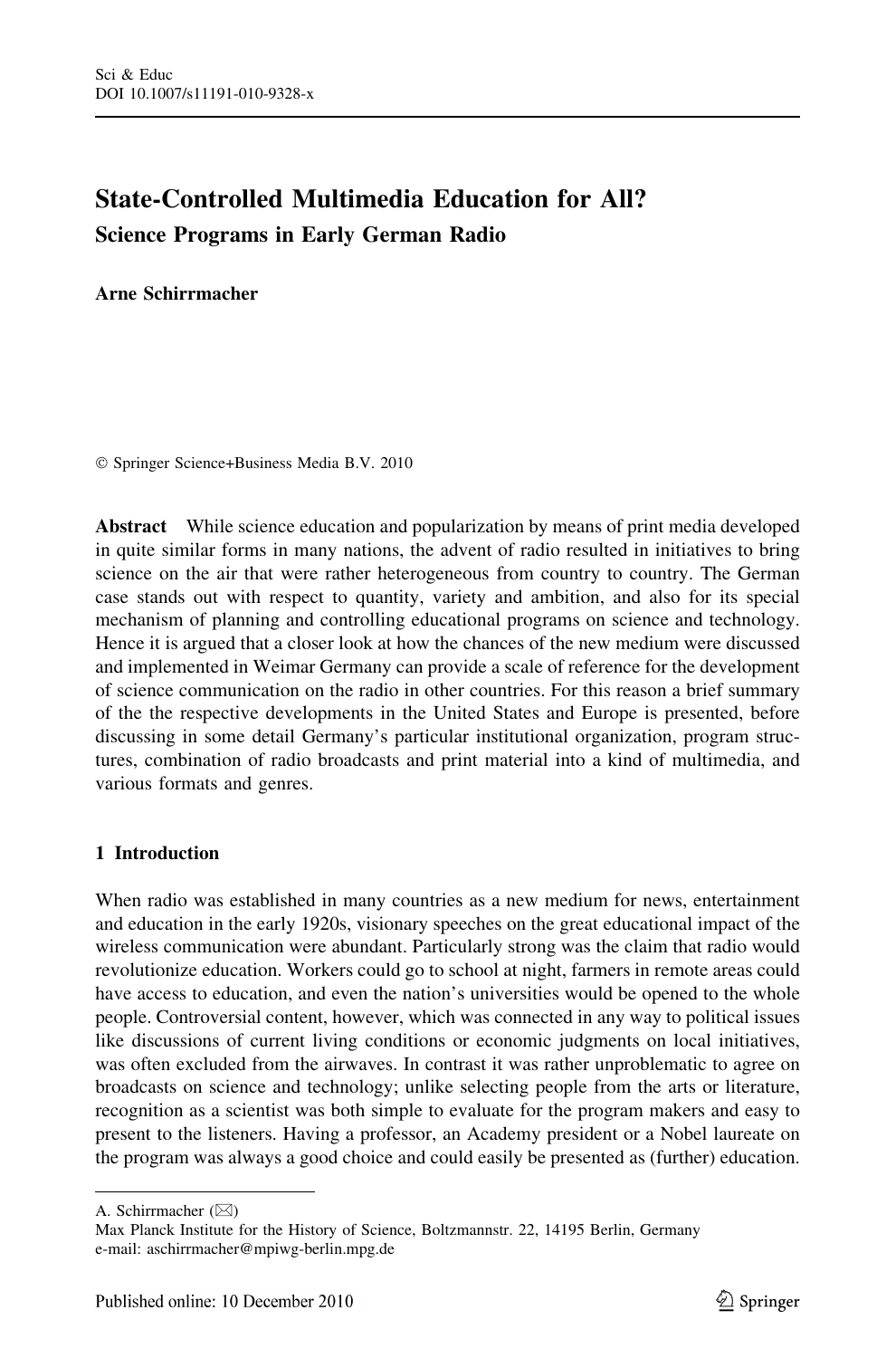Furthermore, scientific visions of a bright future were a good environment for commercials and a respectable currency to pay for private and state sponsorship of radio.

For all these reasons it comes as no surprise that science programs can be identified on almost all stations right from the very beginnings of radio. This is even less surprising if one takes into account that early listeners of radio required a certain technical aptitude to be able to receive the program, given the shortcomings of unstable reception and equipment that had to be put together by the listener. Moreover, for many people the advent of radio meant the beginning of an interest in science and technology; tinkering around with radio kits may have superseded battle play with tin soldiers.

Apart from this general outlook, however, radio developed very different forms of and opportunities for science programs in the various early radio countries. Germany's selfunderstanding as a Kulturnation (cultural nation) and America's "unrestrained commercialism'' (LaFollette [2002a,](#page-20-0) p. 5) probably mark two of the most influential contexts within which a system of radio with entertainment and education had to find its working scheme in the 1920s and 1930s. In any case, radio was a ''medium''; but between which groups and interests did it actually communicate? A look into the rich historical literature on radio does not give a general answer, particularly where science is concerned.<sup>1</sup> Surprisingly, despite the fact that the history of radio has received such a great deal of attention in recent decades, studies of science communication on the air are still scarce.<sup>2</sup> What is more, the available comprehensive studies of program history do not always help to elucidate the quantity and quality of science popularization on the radio since the typical categories in which science would be subsumed consist simply of radio talks in general, educational programs or courses, broadcasts for schools or teachers more particularly, or special target group broadcasts and highbrow entertainment.<sup>3</sup>

In this article I try to contribute to a clearer picture of the quantity and quality of science programs in early radio and attempt to show through a case study on Weimar Germany the extent to which radio makers planned to create a new means of education directed toward schools and businesses as well as a general public interested in further education. The case of early German radio was by far the most ambitious attempt to use the ether to educate a whole people.

To this aim I proceed in four steps: First of all, I discuss what (media) changes radio brought forth, when print encountered radio not only in competition for the interested reader or listener, but rather opened the opportunity for alliances like models for integrating print material and broadcasts into a kind of multimedia. This includes the question of whether radio and print adapted to one another with respect to formats and presentation, or whether they instead became specialized, for example due to different attainable speeds of communication. Then (in Sect. [3\)](#page-5-0) I present a comparative sketch of the different modes of instituting science communication on the radio that shows how differently nations such as the United States, Germany, France or even the Netherlands or Portugal set up the organization and control of radio programs, thereby providing rather different degrees of room for educational content. This comparison elucidates the special case of science-rich

On Germany see Dussel [\(2004](#page-19-0)) and Führer [\(1997](#page-20-0)), on the US Douglas ([2001\)](#page-19-0), on Britain Crisell [\(2002\)](#page-19-0), on France Brochand ([1994\)](#page-19-0), on Italy Monteleone [\(1999](#page-20-0)), and on Spain Díaz ([1997](#page-19-0)).

<sup>&</sup>lt;sup>2</sup> With the exception of LaFollette, who in recent years has produced seminal studies for the US case, in particular (LaFollette [2002a,](#page-20-0) [b](#page-20-0), [2006\)](#page-20-0) and her recent book-length account (LaFollette [2008](#page-20-0)).

<sup>&</sup>lt;sup>3</sup> In Leonhard [\(1997](#page-20-0), 352) the definition of talks was: "a speech or speech-music transmission of arbitrary content denoted as talk and potentially for all listeners; a spoken transmission of other kind like a discussion or series, that is primarily educational.''.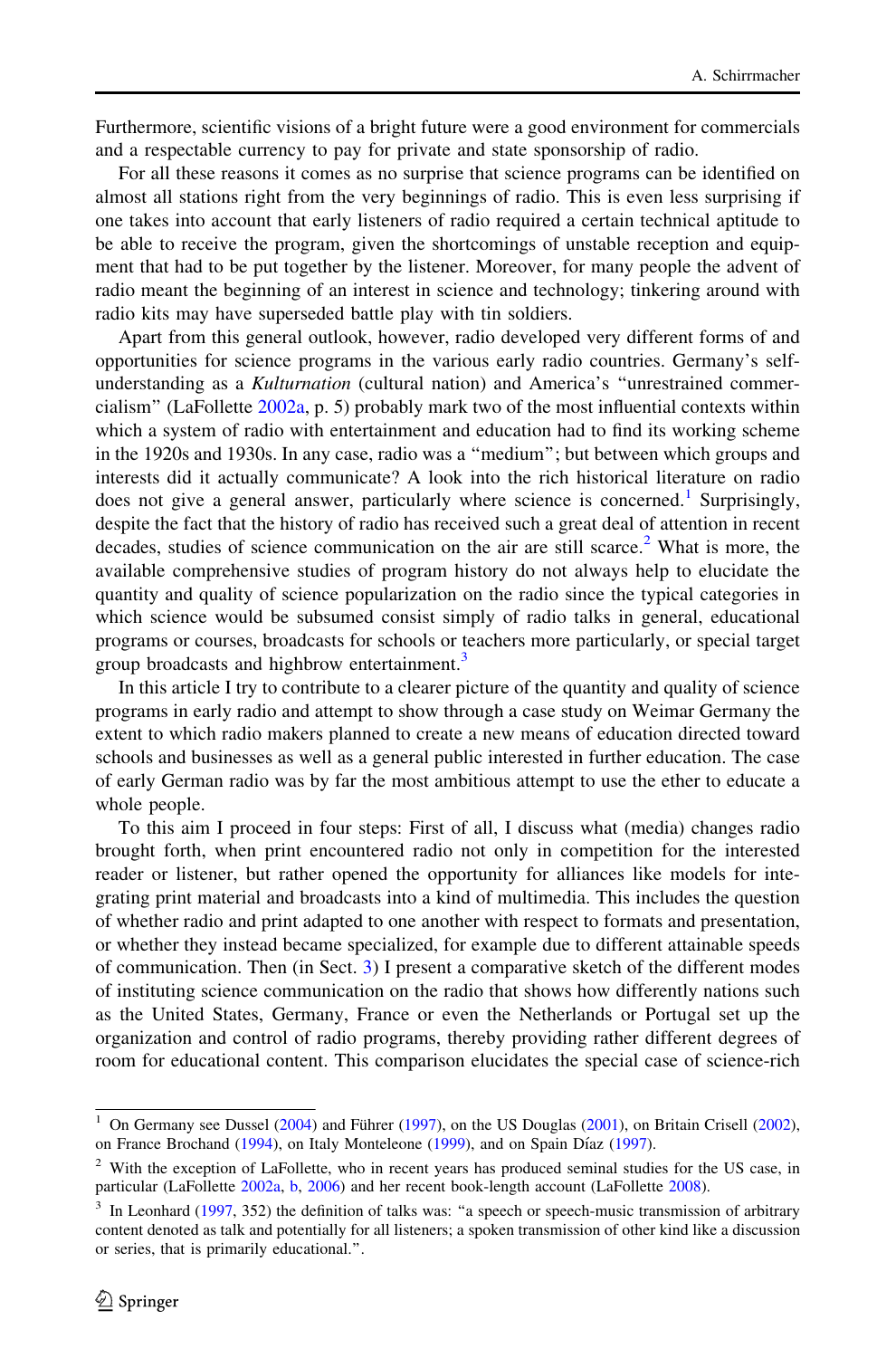radio in Weimar Germany. The formats and genres of science communication that emerged in the German example are presented next (Sect. [4](#page-11-0)). Here the particularly strong and diverse programming on science also included special programs for schools and for vocational training. Finally, the question is raised as to the impact early radio had on establishing science—or rather special topics thereof—within broader cultural discourses, and to what extent certain ways of treating science in the media became persistent, at least as far as they were represented on the air and in radio magazines (Sect. [5](#page-15-0)). I conclude that in all of these ways radio educated a broad public, not only on curricular knowledge but in a more general sense on the cultural meanings of scientific knowledge.

#### 2 The Many Prospects for a New Medium

The history of early radio appears as a rather contingent development that was strongly influenced by the political and economical conditions after the Great War. While at least in principle radio opened many opportunities, ranging from fostering democracy by easily making many voices heard, or even by giving everybody the opportunity to send out his or her views, to simply making money by selling consumer products and media content to a unprecedentedly vast clientele, in reality stations were not set up so easily and did not simply pick their content from readily available sources. In the United States, for example, two major networks quickly dominated the scene. One can try to analyze radio by looking at the main actors—program makers, radio stations and equipment suppliers—and how they pushed their issues in a triangle of content, commerce and control. For each national case apparently a different configuration emerged. Program makers in Germany, for example, were not only concerned with content but had also to deal with political control, while the electro-technical industry could generally not expect much commercial success without attractive content.

For science communication it is important to notice that the beginnings of radio fell into a period when the old models of science popularization were already transformed into new forms that reflected, roughly speaking, a shift from presenting neat accounts of the wonders of science to explaining how science works and to what extent a general scientific outlook may determine modern life (Schirrmacher [2008](#page-20-0)). As the British Science Guild put it in a notice to *Nature* in 1904 (Turner [1980,](#page-20-0) p. 601):

[The] purpose is to stimulate, not so much the acquisition of scientific knowledge, as the appreciation of its value, and the advantage of employing the methods of scientific inquiry, the study of cause and effect, in affairs of every kind.

Around the same time we find in France "the extinction of the ideology of an *instruction* amusante," due to the exit of the first generation of science writers that had espoused a "militancy of popularizers in the 1850s to the 1890s" (Beguet [1994,](#page-19-0) p. 19). In Germany, too, a decisive turn occurred, which replaced the old model of popularizing science that was established, authorized and validated, with new interest in the ways science and technology work and perform. In this vein, for example, the Teubner publishing house advertised a book series called Aus Natur und Geisteswelt (On Nature and the World of Ideas), that was to be a ''collection of scientific-popular accounts of all areas of knowledge.'' It sold over 400 titles between its launch in 1898 and the beginning of the Great War. In advertisements it was promulgated that the collection intended ''to impart to the readers an understanding of how modern science has managed to shed light on important questions of general interest" (Schirrmacher [2007,](#page-20-0) p. 53).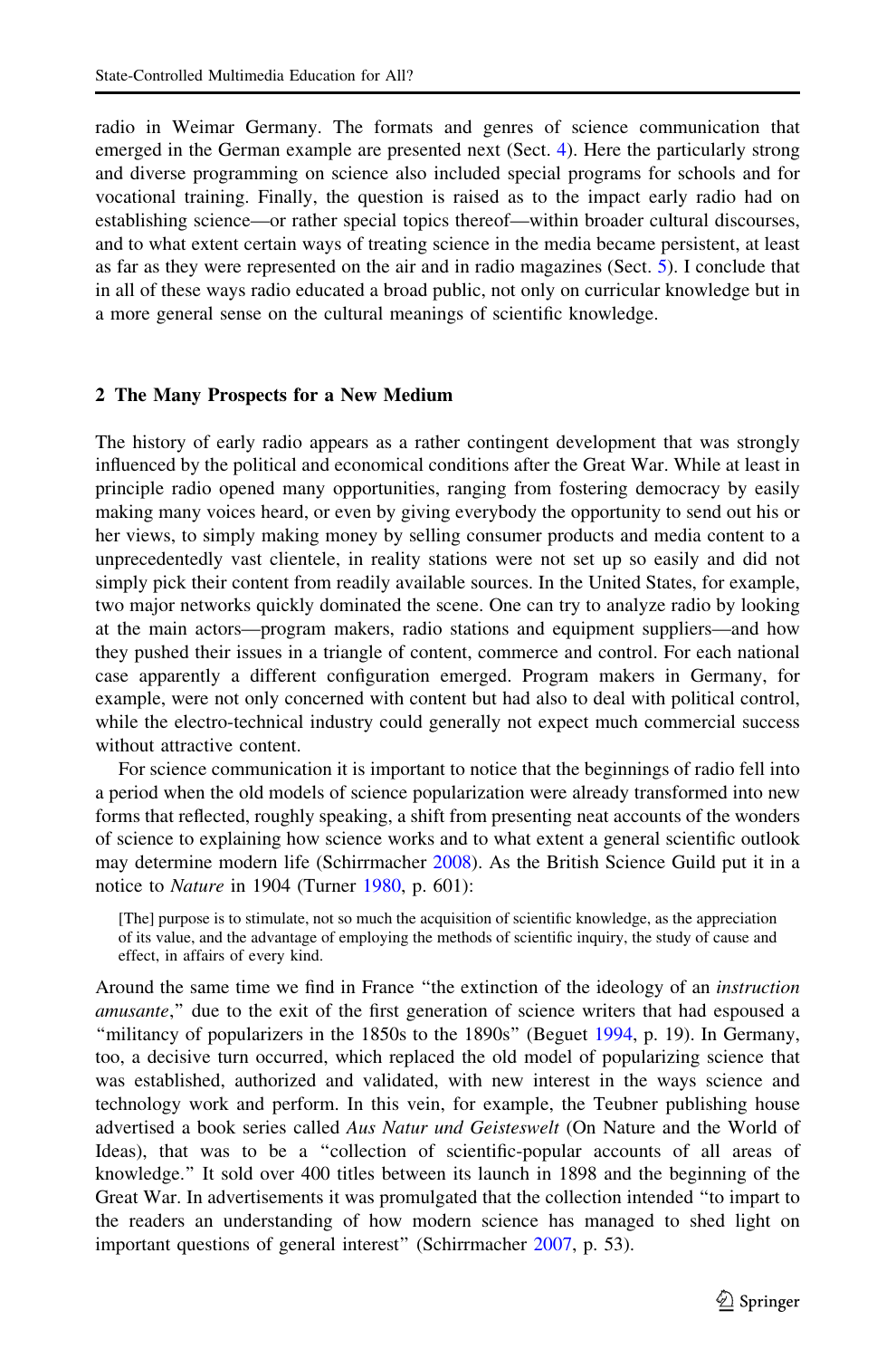Fig. 1 1926 Title page of Kosmos with a typical cover depicting a rather traditional view of nature and science writing



These examples of early signs of a new attitude to science, or even a ''scientification'' of society, now met a science-based medium of communication, such that few of the early adopters of radio and its technology were able to enjoy its value without some interest in science (which might have excused the shortcomings of reception). With this context in mind, I would like consider three avenues that early radio *could* have taken in order to establish itself as a medium to educate vast audiences on science, before moving on to sketch the actual developments in Germany.

## 2.1 Adapting from Print

If we look at Süddeutscher Rundfunk AG, the southern German radio station in Stuttgart during the year 1925, we find an example of seamless adaption. In the same city the Franck publishing house was printing the journal Kosmos, which was founded in 1904 and persisted on the market for the whole century, becoming the best-selling popular science publication in Germany for many decades, for example selling 200,000 copies per month in the 1920s (Fig. 1). Science writer Kurt Floericke, who had studied science in the 1890s and then undertook extended expeditions on many continents before joining the editorial staff of *Kosmos*, thus had a been writing articles in the journal for 20 years, mainly on botany and zoology, before taking to the airwaves.<sup>4</sup>

Floericke participated in the weekly lecture series the Kosmos society organized for its members who subscribed to the journal.<sup>5</sup> In 1925 the Süddeutsche Rundfunk AG broadcast

<sup>4</sup> On Floericke (1869–1934) see Kosmos, 26 (1929), p. 19.

<sup>&</sup>lt;sup>5</sup> For a discussion of *Kosmos* in German culture cp. (Schirrmacher [2011\)](#page-20-0).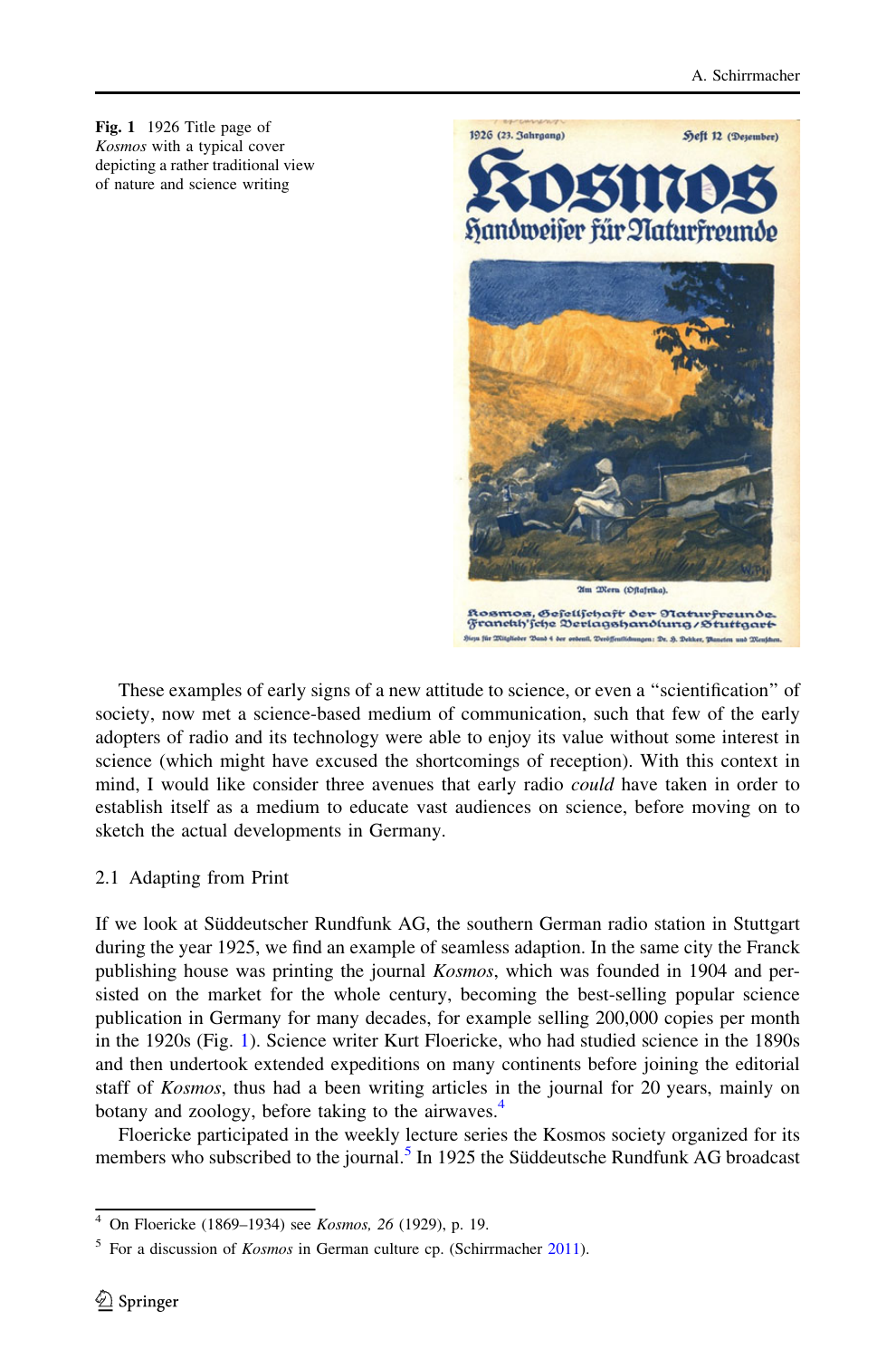the Kosmos lectures every Monday at 7:30 p.m., thus for a prime time listening audience. Floericke alone spoke eight times that year on topics like animal hibernation, polar animals, and the love life of birds, while others covered the miracles of coal, the history of paper, gravitational deviations in the Earth's crust, or the German forest.<sup>6</sup>

Interestingly, this practice of extending authors and content from print to radio became rather the exception than the rule. And even in this exceptional case radio programs did not correspond directly with the printed articles; nor did the journal directly reference any related broadcasts. From my analysis of roughly 1200 popular science programs in German radio during the Weimar period almost no other clear pattern of a simple adaption of format and personnel from print to radio can be identified, so that we must assume that the new medium was also run mainly by new people looking for new formats. There was a probably strong tendency for authors who had established themselves in one medium to resist changing to another later.

#### 2.2 The Chance of Multimedia

The first German station on air was the Berlin Funkstunde AG, which began regular broadcasts on October 29, 1923. In its third month of operation Hugh Iwan Gramatzki (who had studied science at Karlsruhe, was an engineer before the Great War and naval officer in combat before turning to astronomy and popularization) presented his first program on astronomy—at least according to available program listings, which were very sporadic in the first month. He realized immediately that he could not compensate for the lack of visual presentation by auditive means alone. Gramatzki, however, when speaking about the moon a couple of months later, solved the problem in a multimedia fashion. His listeners were now prepared—or at least those who read the radio magazine Der Deutsche Rundfunk (Fig. [2\)](#page-5-0), a very affordable illustrated magazine. In some ways the magazines resembled teaching materials, including illustrations, introductory texts and summaries. In a later contribution to *Der Deutsche Rundfunk* Gramatzki explained the "simplest solution, at least for the time'' he had found to the ''plight,'' i.e., having the illustrations published beforehand in the radio magazine. In addition, this was a welcome means to direct the listeners' full attention to the broadcast, with ears and eyes well provided for. Finally, the immaterial voice was complemented by a material reminder that kept the message alive (Gramatzki [1924](#page-20-0)).

In this way the pedagogical advantage of the combination of media is obvious and the reciprocal reference between print and broadcast might have been favorable for both media. However, the problem of non-simultaneity remained, as the pictures in the radio magazine could not convey too much of the scientific content of the radio broadcast (without rendering the broadcast unnecessary), nor could the radio speaker presuppose that the listener actually had the illustrations at hand.

## 2.3 Radio: The Faster Medium?

The speed of reporting should be at least one definite advantage of radio over print. But if we look at the reporting of the spectacular balloon flight by Auguste Piccard into the stratosphere on May 27, 1931, German radio does not seem to have been prepared. Otto Willi Gail of the Munich Funkstunde was present at the start in nearby Augsburg, as were

According to the programm listings in Der Deutsche Rundfunk. Rundschau und Programm für alle Funk-Teilnehmer, 3 (1925).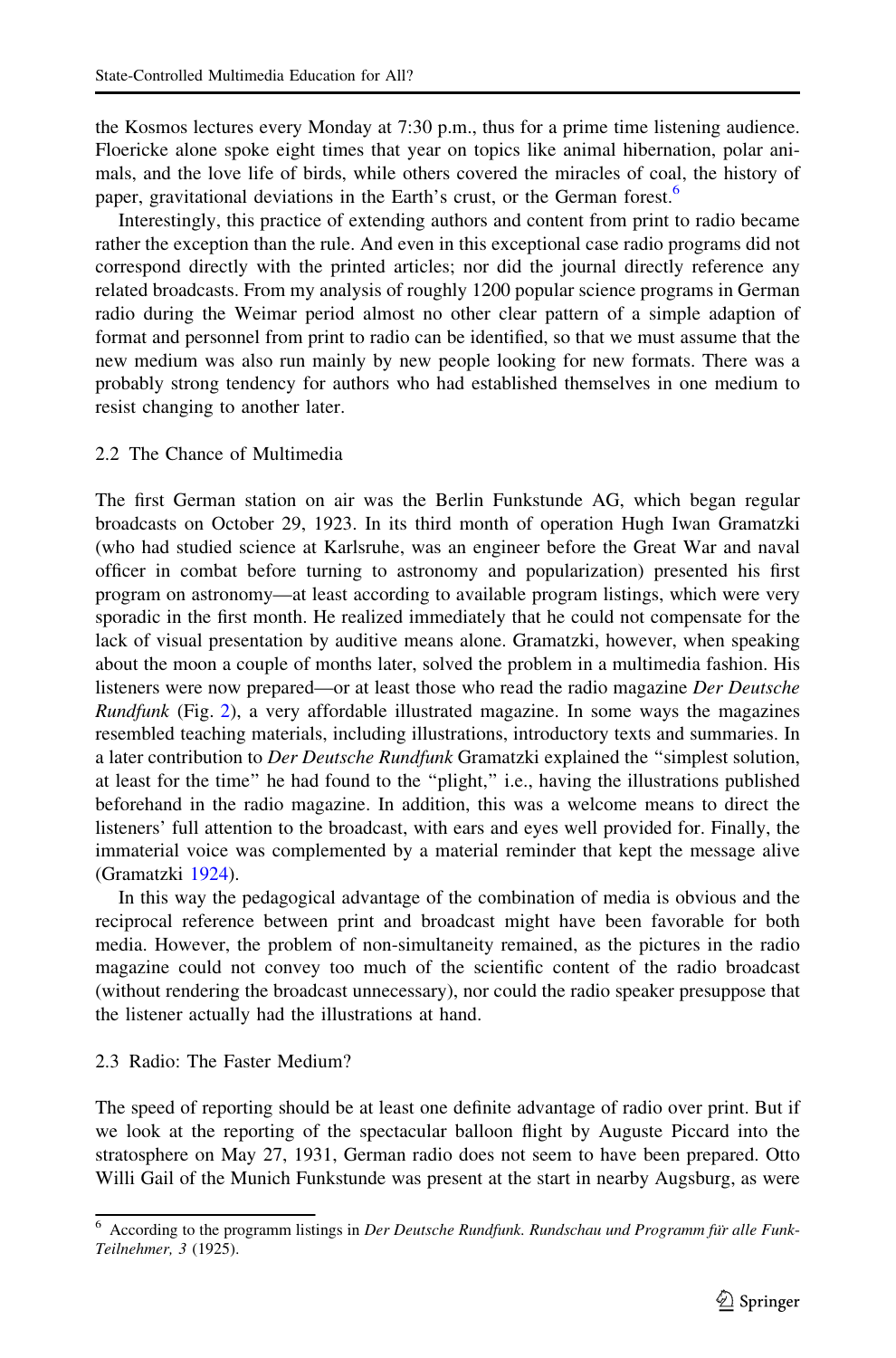<span id="page-5-0"></span>

Fig. 2 The radio magazine Der Deutsche Rundfunk, providing visuals for a science program on Berliner Funk-Stunde by chief engineer H. I. Gramatzki, broadcast on March 31, 1924, about the surface of the moon (journal dated March 30, 1924)

many newspaper reporters, who—in contrast to Gail—tried to locate Piccard after his flight by plane. Gail had studied physics and electrical engineering at the Munich Technical University right after the war; he first became a business clerk and writer on space travel as both fiction and popular science before entering radio in 1928.<sup>7</sup> His broadcast on Picard's flight was excellent, a critic wrote, but 24 hours late (Fig. [3](#page-6-0)). Instead of taking a chance on reporting Piccard's unknown fate—had he survived the flight?—late at night, this was left to the morning editions of the newspapers. Later Gail tried to make good on this missed opportunity by bringing Piccard into the radio station for a special broadcast.<sup>8</sup>

Interestingly, the example of radio in Weimar Germany does not mirror the development often described as medialization (Weingart [1998](#page-20-0), [2001](#page-20-0)). A supposedly widespread pattern, according to which news values generally would quickly dominate content and quality once the media revolution of the mass media had started, does not apply here (or at least needs substantial differentiation). In the German example, control and cultural values still determined a medium for which it was apparently not so vital to beat the press in speed—instead, radio followed its own rules. Before delving more deeply into the emerging opportunities of science communication between medialization and (scientific) autonomy in Weimar Germany, I should first put into context the particular development of German radio more generally. In this way the mechanisms can be exhibited that in the German case produced an unprecedented amount of educational programming.

#### 3 National Modes of Instituting Science Communication on the Radio

The history of radio is a unique story for every single country, as each gave different weights to the main actors: program makers, radio stations, equipment suppliers and politicians. In the triangle of content, commerce and control I will try to briefly sketch their respective positions. However, this portrayal is limited to the different beginnings of radio in Western countries, in order to exhibit the rather special German development.

His early works on science fiction and popular science include (Gail [1925](#page-20-0), [1928\)](#page-20-0).

<sup>8</sup> Reports in the the Bayrischer Radiozeitung, 8:24 (1931), 8–12, Fig. 3 on p. 8, critique on p. 12.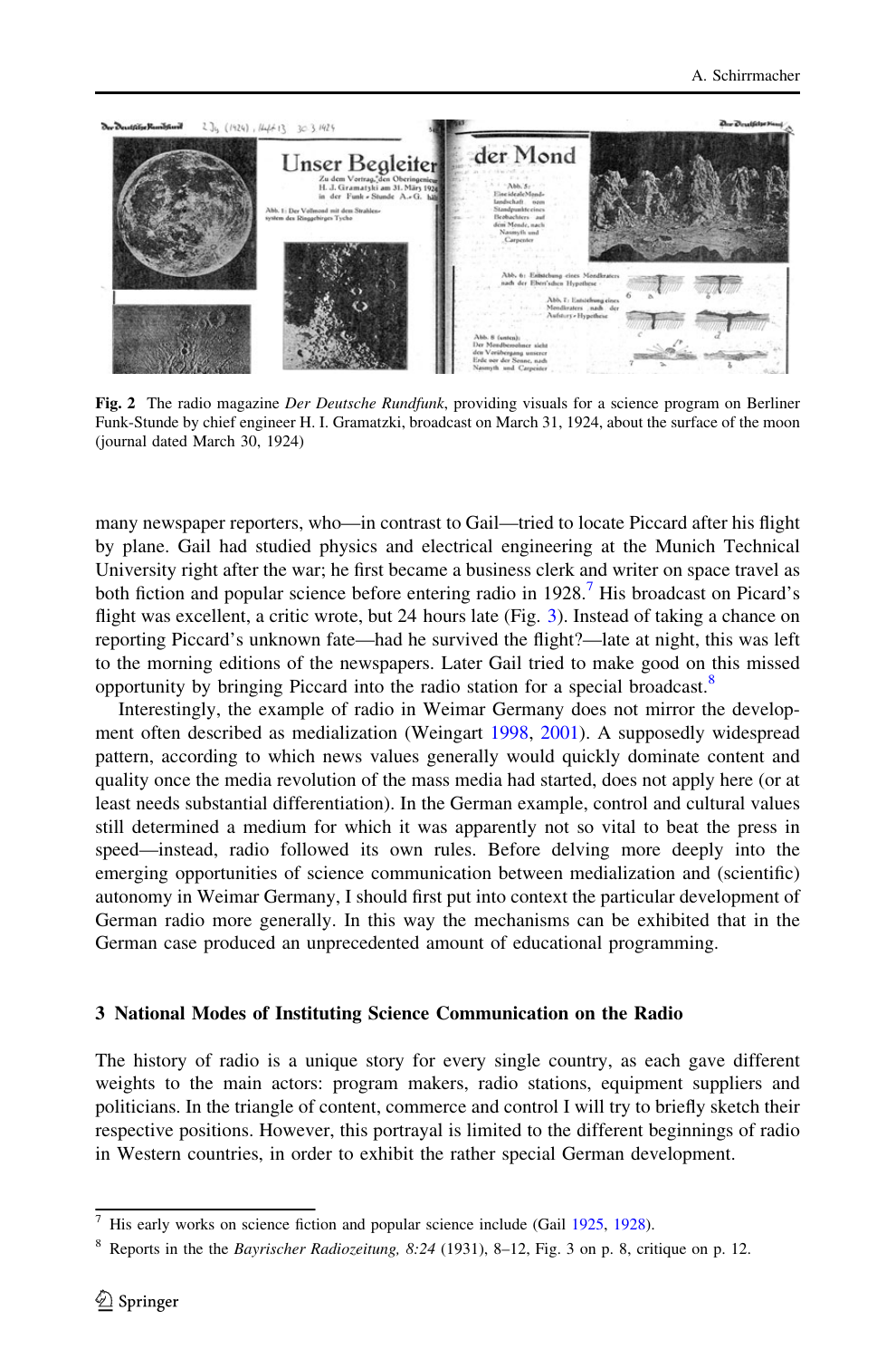<span id="page-6-0"></span>

Der Flug<br>in die Stratosphäre

Gotvoll im Freiballon als auch im Flugs<br>seug find fchon úber 13 Rilometer Bóbe ers<br>reicht morden, doch ift beabfichtigt, die großen renst moroen, oost jit beachspiegt, die gropten<br>Gdyldyten, in die fog. "Etratofphäre" zu per-<br>(Edyldyten, in die fog. "Etratofphäre" zu per-<br>Irgen, um noch größere Reifegefdswindigkeiten

legn, um noch größere Reifespfortenbägteiten<br>
19 er Getatofphäre, redde von etna 15 bis<br>
20 er Getatofphäre, redde von etna 15 bis<br>
25 Richarder 2686 angenommen trivb. bist<br>
26 er für 20 erfl. Aufgrund 20 erfl. (ann 20 er viel geringeren Luftdichte dem Fluggeng  $\n *binom{m}{m}*$ ora geringeren 200erfland entgegenftellt, als die<br>Luftfdjichten in Erdnähe,<br>Luftfdjichten in Erdnähe,<br>Die zu überwindenden Machteile find jedoch

die in diefen Regionen herrfchende graße<br>Rålte (?) und der Mangel an Gauer. ft off, welcher für die Infassen und für den Dieje Cchwierigteiten find jedoch nicht jo groß, als daß fie nicht durch technische Silfsmittel<br>überwunden werden tonnten. 2016 führenden Fachleute find fich darüber einig, daß das Fliegen in 15-25 Rilometer Sobe<br>fahrdung der Jnfaffen möglich ift.

2018 Stratoppharenfluggeug wird in fe<br>dußeren Form den bisher gebräuchlichen F<br>geugtspern abnlich fein, jedoch in feinem  $\sim$ eine Reihe neuer, fehr wichtiger Appa. taten eine Steuer meuer, jege wurdig

Der Führerraum forvie die Rabine für die zer gusprettaum jorde die Rabine für die<br>Fluggifte milfen von aufen bermettijd abge<br>fdiolfen fein. Durch tingliiche Liftung und<br>Temperaturregler milfen der Luftdruck jonie fchoffen fein. Durch fünftliche Lüftung und<br>Zemperaturregler müffen der Luftdruck forsie<br>die Luftwfammenfehang und die Zemperatur<br>ftris in normalen Grengen gehalten werden.<br>Zeichdere Grauss florensen ftets in normalen Grenzen gehalten werden.<br>Befondere Gauerftoffgeneratoren werd den die Innenraume ständig mit Frischluft iftige Luft von Luftreinigern angefaugt sourge cart von 2 ut terte in ist eine mag aufgegeht teite. Die Motoren, deren teilungen bekanntlich in großer Finghöße flatt<br>Deiftungen bekanntlich in großer Finghöße flatt accustomer response to the Splinkern ein bestehten.<br>
ten, durch treiche den Bolinkern ein bestehtense und berdichtetes Gasluftgemisch gus<br>
geführt mird, jo daß die Motoren auch in grogefuort toute, jo bag oie Acororen aus<br>fier Sjöhe mit ihrer Normalleistung per 2000e mit ihrer 30cemalieilung arbeiten<br>toman. Colliefiliof muß der Propeller durch<br>automatifche Berftellung feiner Gobaufeln eine<br>peränderliche Geleigung erhalten, damit fein<br>2Birtungsgrad den feroelligen Berbältniffe angepaßt merden tar  $R$ 

# Der Rundfunk allen voran? Oder: 24 Stunden zu spät!

 $\label{eq:1} \begin{array}{c} \mathfrak{A}m \hspace{0.1cm} {\rm Mittroot}\mbox{$\mathfrak{h}$, } \text{den}\hspace{0.1cm} \mathfrak{g}\mbox{$\mathfrak{g}$, } \text{real}\hspace{0.1cm} \mathfrak{g}\mbox{$\mathfrak{g}$, in } \text{den} \\ \text{er} \mbox{$\mathfrak{f}$, } \text{Mocgen}\mbox{$\mathfrak{f}$, } \text{non-} \text{check of} \hspace{0.1cm} \text{m\'e} \\ \text{ferm}\hspace{0.1cm} {\rm Mif}\mbox{$\mathfrak{f}$, } \text{$ digen Flug gestartet, der uns alle eine Nacht<br>boll banger Erwartung und Gorge berbringen ließ.

Otto 2011; Gail, der den Gtart in Huasburg miterlebte, hatte ihn nur wenige Gtan-<br>den fpåter den Sörern des Banerifchen Rundfunte fchildern tommen. 211s dann in den 21bende<br>fumden die weiteren Meldungen über den Berlauf der abenteuerlich annutenden Sabrt taman nicht mehr wußte, ob Picca  $_{\mathrm{cls}}$ 



in feiner Metallbunel überhaupt noch am un jeuner victenutrugen undergraupt noch fleigen<br>26 mar und der Ballon von einem fletigen<br>20 mar und verler nach Güden getrieben<br>10 mar von Flette im Funkhaus unumer



Fig. 3 Bayrische Radiozeitung reporting on Piccard's stratosphere flight (top) and discussing the missed opportunity of radio reporting it (below); also note the many details on atmospheric structure and balloon technology. Issue of June 7, 1931

## 3.1 The Liberal Model with Some State Intervention: US Radio

The main example of how a liberal system of radio developed in Western countries is the American one. Thanks to the seminal work of Marcel C. LaFollette we already have a rather clear picture of the development of science communication in early radio under the liberal and commercial conditions provided by this democratic society.<sup>9</sup> In the US, too, it took until the 1920s for radio to become a medium of mass communication with many

Here I follow mainly (LaFollette [2002a\)](#page-20-0); for more details and a stronger emphasis on individual actors, see (LaFollette [2008\)](#page-20-0).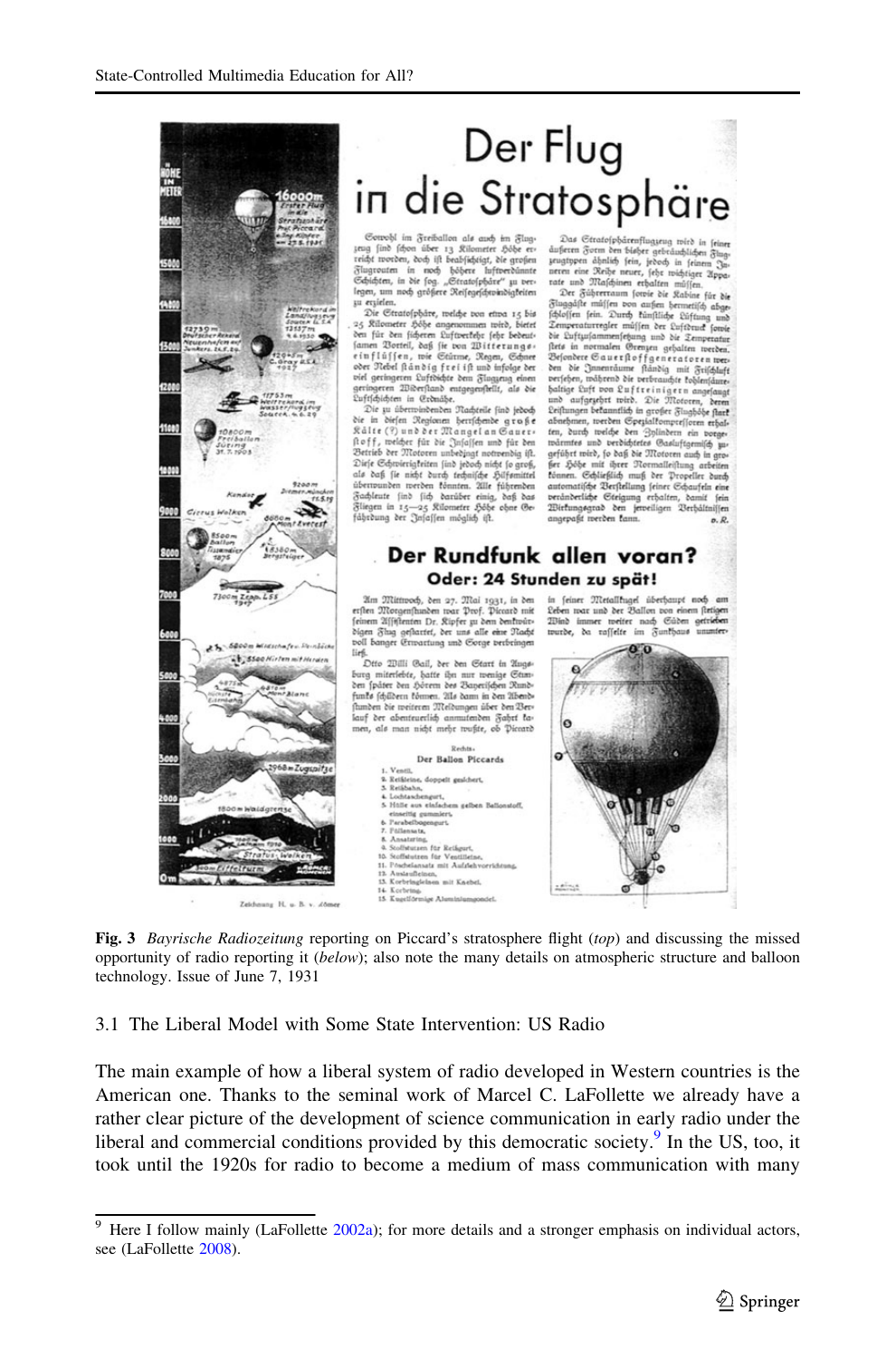stations on the air. Receivers improved steadily and became affordable for broad sectors of the population. Broadcasting was in the hands of privately organized corporations and hence we should assume that, as in print, commercial aims must also have had their influence on science programs. At that time, however, many observers expressed the hope that the public good and commercial interests could be reconciled.

As in many other countries, in the US as well, it was believed that radio was destined to become a national institution for education that allowed experts to inform an interested and willing audience in talks. Workers could "go to night school" (LaFollette [2002a,](#page-20-0) p. 8) in this way and scientists would demonstrate their ''latest discoveries,'' or at least this was the vision NBC founder Davis Sarnoff entertained in a newspaper article in 1926. Radio stations that specialized in education did not fare well in the US, however, and financing turned out to be the biggest problem for stations like the University of Pittsburgh station that broadcast radio talks by university professors from 1924 to 1930 on topics ranging from modern physics and chemical catalysis to science in the kitchen. Interestingly, commercial reasons were what made it possible to print some of the lectures and distribute them to listeners, as advertisers discovered this audience as a particularly interesting group of prospective customers for various goods (LaFollette [2002a,](#page-20-0) p. 9).

Since broadcasting stations were private—and in principle anyone could run one, as in the print business—revenues could be made only by advertising. In practice, however, only two big players emerged in the US: the networks NBC and CBS. NBC grew out of the industrial sector, while CBS had its roots in artist agencies. For programs other than entertainment, that is, educational programs in general, the funding question was paramount—thus hopes that the new medium would allow workers to go to night school by listening to the radio were disappointed. For science content, therefore, a sponsor was always needed, be it the National Advisory Council on Radio in Education or the Science Service, both of which relied on donations, or be it General Electric, General Motors or the US Rubber Company. Public radio did not arrive until half a century later in 1970.

As a consequence, rhetoric and reality were not always in sync in the early decades of US radio. Nobel Prize winner Robert Millikan, speaking in 1931 for the National Advisory Council on Radio in Education (NACRE) funded by the Rockefeller and Carnegie Foundations, pointed out that ''radio seems to be already showing that it contains within it the possibility of exerting an influence toward introducing more rational, less emotional thinking and acting into American life.'' At the same time some of the most widely heard science broadcasts were the intermission talks on ''dramatic stories of science.'' Was the New York Philharmonic really necessary to lure an audience into listening to a few minutes of popularized science? (LaFollette [2002a,](#page-20-0) pp. 10–11, 25–26).

#### 3.2 Western Europe

In France the first broadcasts, which came from the Eiffel tower, were the weather forecasts introduced during its military use in the Great War, together with some music presented by a soldier. In 1922, however, the main enterprises of the electro-technical industry jointly founded a private radio station named Radiola, which would later become Radio Paris and Radio France. Radiola stood for a close connection of the electro-technical industry and the radio program, as both the receivers produced by the company Société française radioélectrique (SFR) and the radio station that served to promote the purchase of these receivers were called *Radiola*—the renowned presenter Marcel Laporte, however, was known as "Radiolo" (Laporte [1925](#page-20-0)). In the beginning advertising was not allowed, but programs sponsoring was widespread. In contrast to the Radiola-Radiolo system, which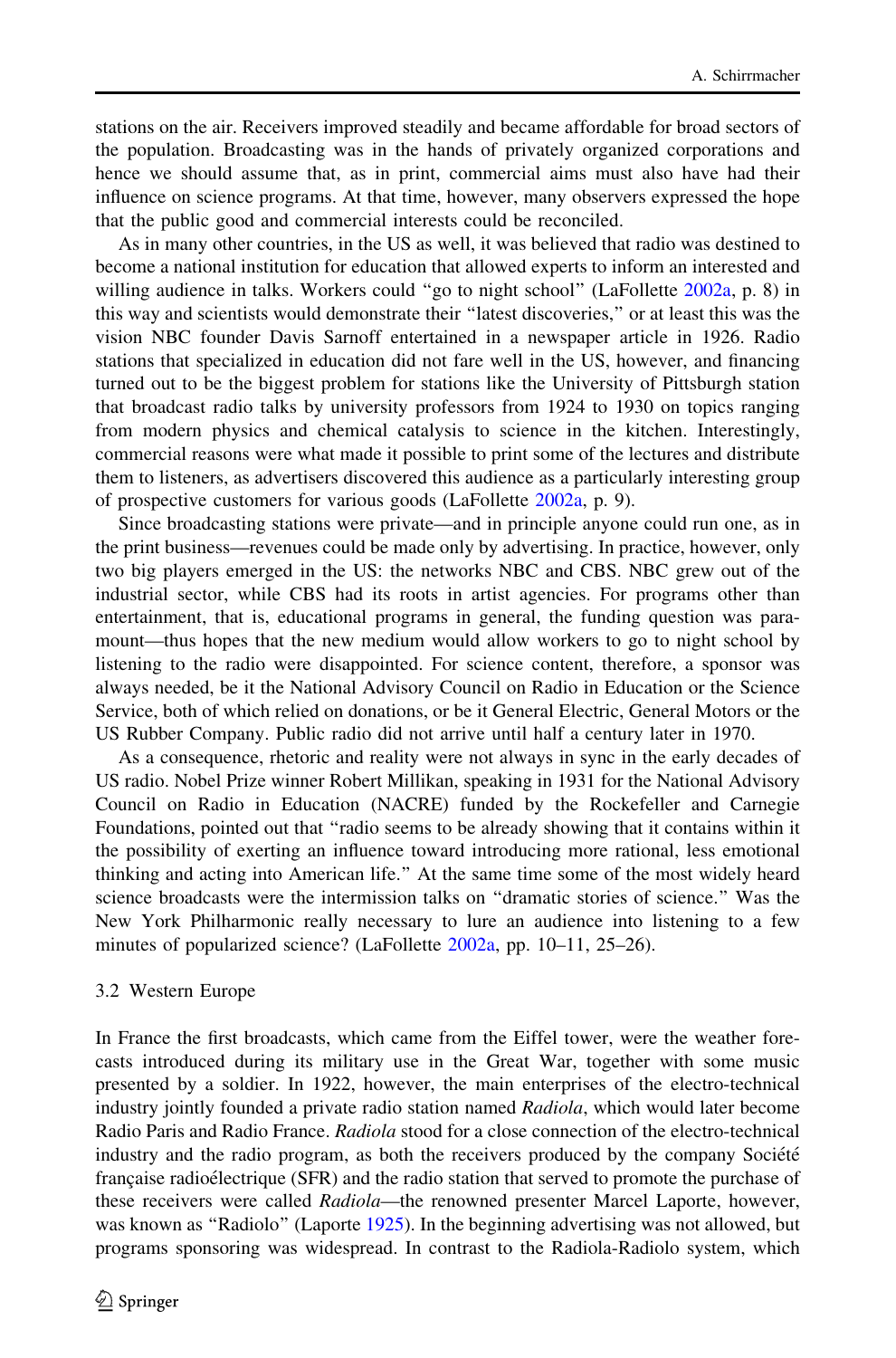| Country              | Organized by                  | System features                                               | Characteristics                                                        |
|----------------------|-------------------------------|---------------------------------------------------------------|------------------------------------------------------------------------|
| <b>United States</b> | <b>Networks</b>               | Commercials, industry sponsors,<br>foundations, donations     | Entertainment $\Rightarrow$ science as<br>"intermission talks"         |
| <b>Britain</b>       | BBC Company, later            | Fees (no commercials)                                         | Independence                                                           |
|                      | <b>BBC</b> Corporation        |                                                               |                                                                        |
| France               | Electro-technical<br>industry | RADIOLA System Postal<br>university etc.                      | $Program = promotion for$<br>equipment                                 |
| <b>Netherlands</b>   | Listeners' associations       | Proportional air time                                         | Participation, plurality                                               |
| Germany              | <b>State</b>                  | Fees (subsidized by the state)<br>no market, no participation | (high) culture, education $\Rightarrow$<br>science as an integral part |
| Portugal             | Amateurs                      | A number of independent<br>individuals                        | Diverse agendas                                                        |
| $\cdots$             |                               |                                                               |                                                                        |

Table 1 Chart of some different models of early radio organization

hardly emphasized educational content, the university of the postal service (Ecole superior de postes, télégraphes et téléphones) took up this brief when it set up a station in 1923. However, it transmitted on the medium wave band rather than long wave and hence required receivers that were not manufactured in France, but available from Western Electric in the US (Brochand [1994,](#page-19-0) p. 318). These and other projects would later lead to the three major radio stations Radio Paris, Paris PTT and Tour Eiffel, all of which approached science programs in rather different ways (Raichvarg [2009](#page-20-0)).

In Britain the slightly earlier developments in the US had prompted a decision for a different private approach. Basically six larger companies formed the British Broadcasting Company, which was awarded the license under the condition that it adopted a rather highquality program with no advertising, following a public service philosophy and a cooperative scheme for broadcasting. Money was earned from listeners' license fees as well as from selling receivers, at least initially. As early as 1927, however, the state bought the stations and formed the BBC under a Royal Charter, now registered as the British Broadcasting Corporation, which was meant to be free from commercial pressures as well as from political intervention (Crisell [2002\)](#page-19-0). And many more national ways of institutionalizing radio and its programs could be added (Table 1). $^{10}$ 

#### 3.3 The Atypical State-Controlled System: German Radio

While it seems that everywhere else radio started by private initiative and was market driven at least in part, in Germany there was no connection between industry and programming, and nor could any private person or association go on the air. Although after the Great War a democratic order was established, the radio that started in 1923 did not show anything democratic or liberating. The fragile republic with frequent changes of the politicians in charge accustomed itself to a law-and-order attitude, meaning strict supervision

 $10$  In the Netherlands, which also started with company stations promoting their product, again a remarkably different model can be found. The radio program was organized and produced by listeners' associations. And when more and more associations, often aligned with some religion, ideology, etc., demanded broadcasting time, a typically Dutch proportional system was introduced (Häusermann [2004](#page-20-0), pp. 38-40). In Portugal it was instead a small number of amateurs starting in 1924 that determined the first 10 years of radio broadcasting before state radio was introduced in 1935 (Silva [2011](#page-20-0)).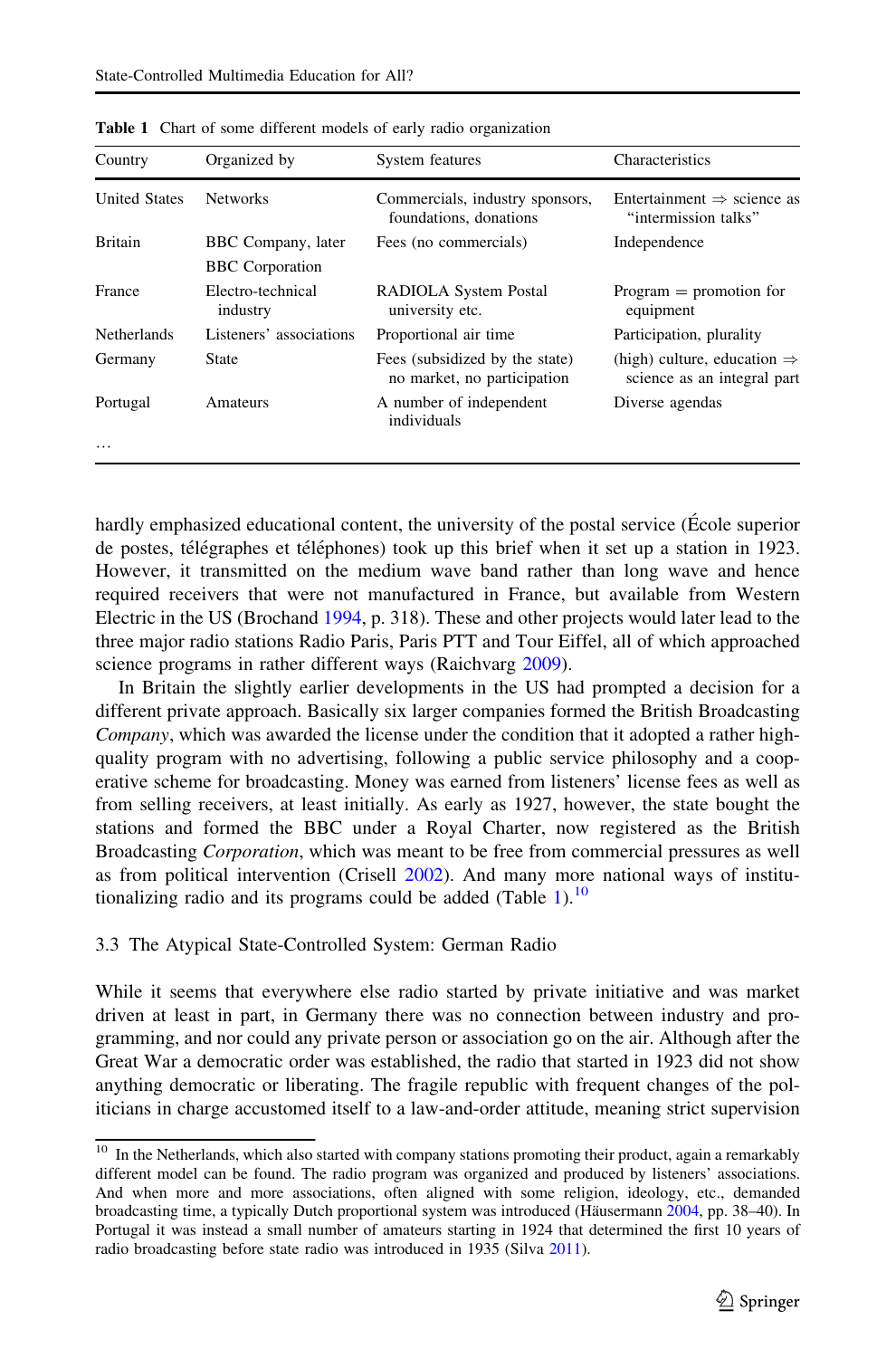Fig. 4 Hans Bredow (1879–1957) in a broadcasting studio



of all radio organization and content. Industrialist Hans Bredow (Fig. 4) became Director for Telegraphy at the National Postal Service and a constant promoter of radio with a high cultural profile.<sup>11</sup> Censorship was banned by the new constitution, which made for a rather free and diverse press, but there was the exception of film and, one might have guessed, later of radio as well. Control boards were set up to keep political controversy off the air; concerning cultural or scientific content, the authorities tried to arrange for balanced coverage. Strictly enforced listeners' fees not only financed the program and infrastructure, they actually substantially subsidized state finance. The only unknown missing in this equation seems to have been the audience.

In Der Deutsche Rundfunk Hans Bredow explained in January 1925:

Only a well thought-out series of lectures, that treat scientific questions with utmost care and explain step by step, can raise general understanding in the audience. It is not impossible that some day we will have the lectures of our professors broadcast directly from the their lecterns and in this way open our universities to the whole nation.<sup>1</sup>

And like universities, schools and all general educational institutions, radio and science communication by means of radio was also a matter of the state. Market forces only affected the equipment, so that unlike in France, the radio industry and programming were completely separate and content did not have to compete. Furthermore, amateur radio was also blocked; local radio clubs would meet only to listen to radio, but not to make it. It was characteristic for the German case that there was no public participation in the founding of radio. Although the German stations that reflected the federal structure were stock corporations, 51% of the shares were always held by the German state through the postal

<sup>&</sup>lt;sup>11</sup> On Bredow's own view, see (Bredow [1949](#page-19-0), [1956](#page-19-0)). Although the simplification of the German development to a single actor distorts the whole picture and is usually instrumentalized to create founding myths (Häusermann [2004,](#page-20-0) p. 47), here it might be sufficient to show the extent to which Bredow instilled the idea of a German nation of culture into his work.

<sup>&</sup>lt;sup>12</sup> Paraphrase of Bredow's address in a report, Der deutsche Rundfunk, 3 (1925), 20-21, on p. 21. My translation as in all following cases.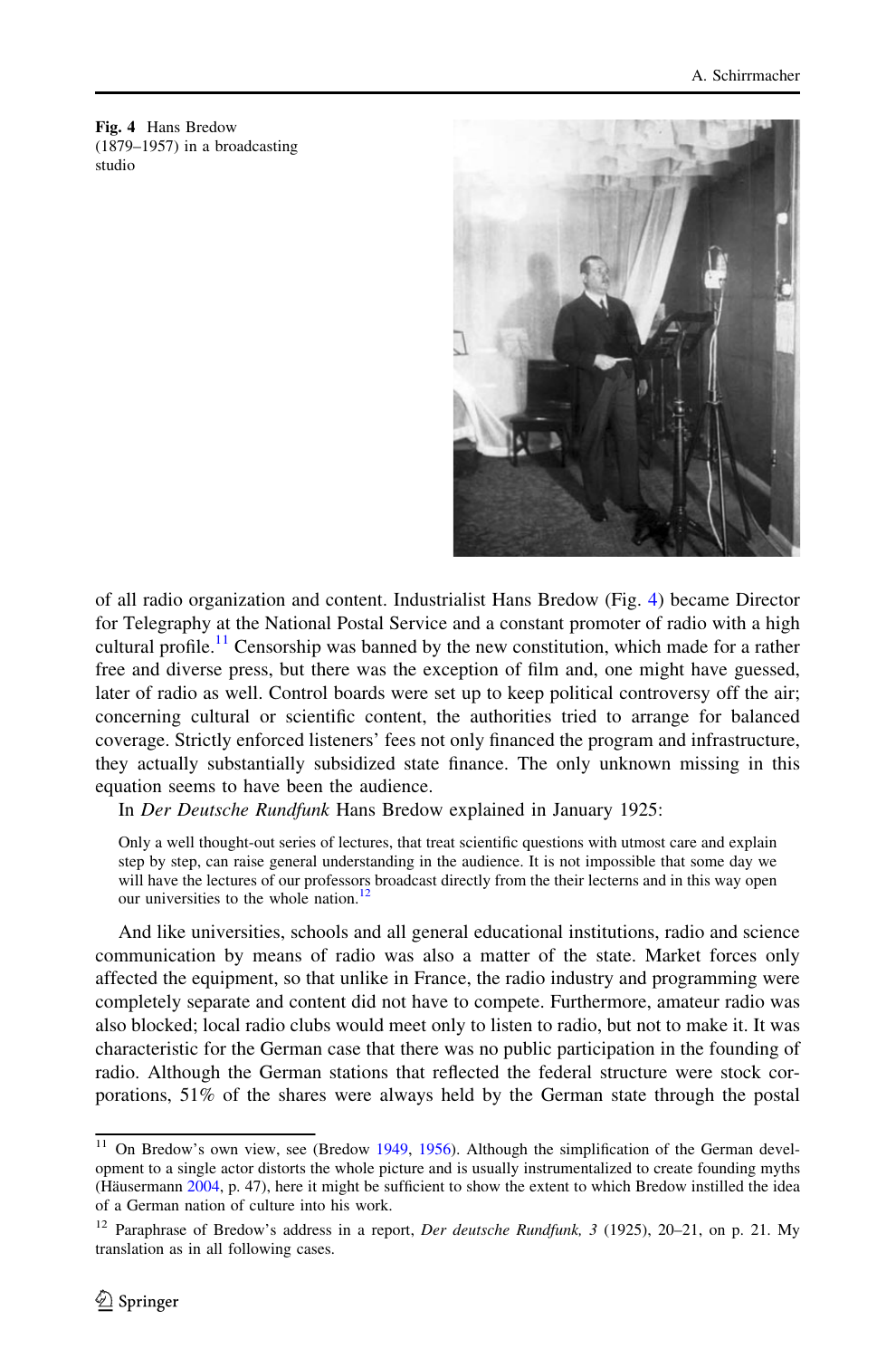

Fig. 6 Distribution of science programs over the day for Munich's ''Deutsche Stunde in Bayern'' and Berlin's "Funkstunde" in 1925 (total number of broadcasts: 81 for Munich and 149 for Berlin)

service; after 1932 German radio became fully nationalized (Häusermann [2004](#page-20-0), pp. 49–55).

How did this state-controlled program look? Although it was quite different from station to station, the quantity of science programs was high everywhere. While the Stuttgart station had its weekly Kosmos lectures, the Munich Funkstunde AG in 1925 spread the programs over the whole week (Fig. 5). It is also telling that science programs were generally broadcast in prime time, as in Berlin and Munich (Fig. 6).

This was not due to the listeners' demand—there were many complaints about the evening program and workers and employees requested ''light'' entertaining music—but it was the radio policy of the *Kulturnation* to provide "higher things."<sup>13</sup> The rather general reason also had a particular motive. It was no accident that the new head of the Central Institute for Training and Education of the German Radio (Zentralinstitut für Erziehung und Unterricht) Hermann Schubotz, who came from the ministry of culture, spoke on ''Broadcasting and Knowledge Communication'' at a conference that was organized to fight "trash and dirt literature and the rampage of the cinema."<sup>14</sup> It was in particular the

<sup>&</sup>lt;sup>13</sup> For a lucid analysis of "higher things" and entertainment in Weimar radio see (Führer [1997,](#page-20-0) pp. 742–753).

<sup>&</sup>lt;sup>14</sup> The conference was titled "Tagung des Berliner Auschusses zur Bekämpfung der Schund- und Schmutzliteratur und des Unwesens im Kino'' and took place on Oct. 15, 1926 (Schubotz [1926](#page-20-0)).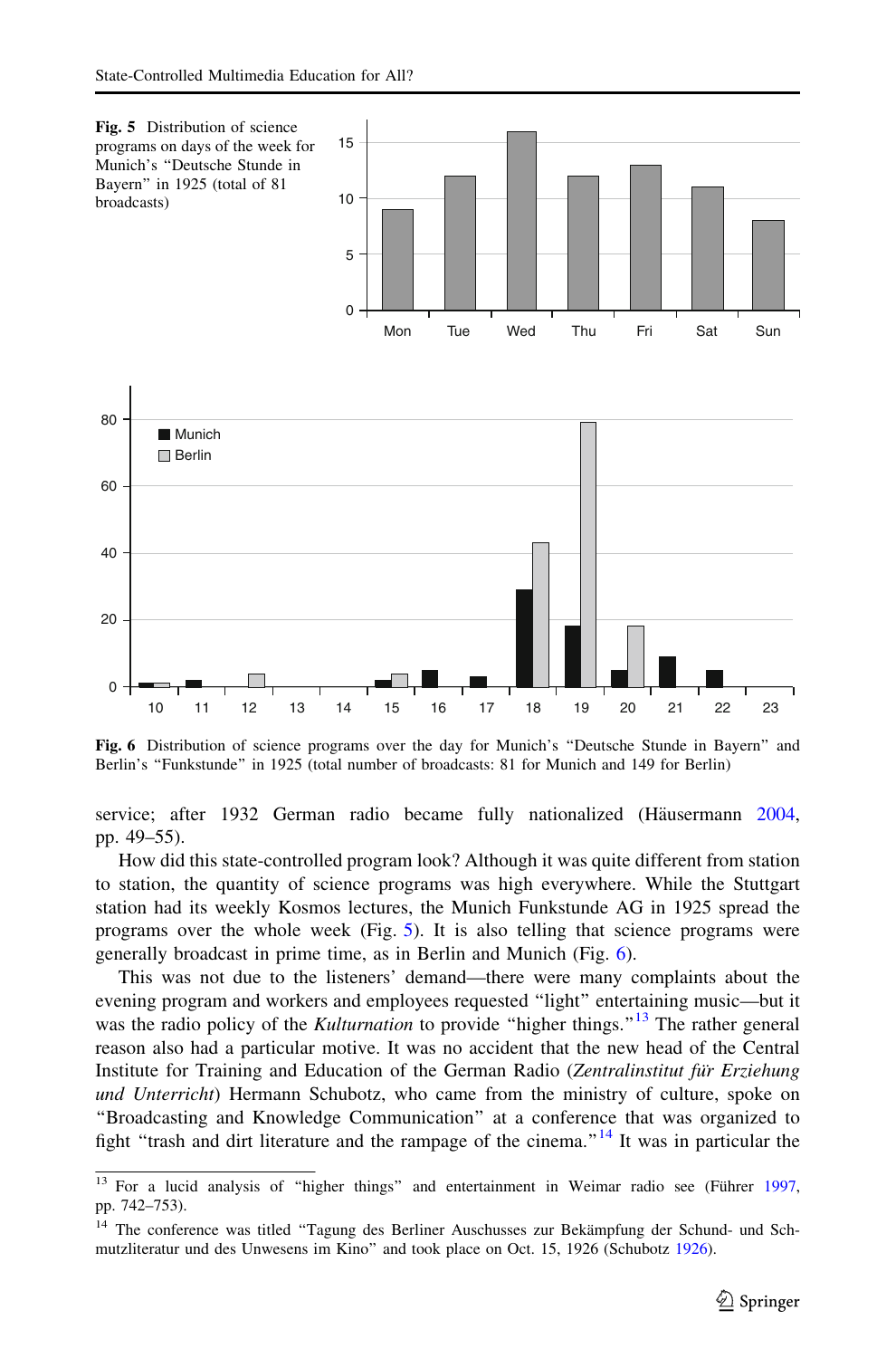<span id="page-11-0"></span>new medium of cinema that did not perform to the liking of officials. Hence, cheap diversion was to be avoided at all cost on German radio. Schubotz, who was a convinced democrat, was responsible for the *Deutsche Welle*,<sup>15</sup> a nationwide radio station with the task of promoting its program, in the words of Ernst Voss, ''to a level that is the highest conceivable in cultural respects,'' clearly echoing Bredow's words (Leonhard [1997](#page-20-0), p. 124).

# 4 Genres of Science Communication on German Radio

While the quote from Hans Bredow, stating that radio would eventually let the whole nation attend university, reflected a widespread rhetoric of the educational potential of radio that can be found in many nations, the Germans probably came closest. First of all, this meant clearly renouncing the growing group of journalists and professional popularizers (like Floericke and others from Kosmos etc.), and those journalists who had founded a technical-literary association (TELI) of science writers to establish themselves in the growing print media and newspaper sections on popular science (Förster [2007\)](#page-19-0). On the air the authentic scientists or engineers were supposed to speak for themselves, with the program listings duly reporting not only the name of the speaker, but also his—and it was mostly a he—qualification and affiliation. Secondly, it must be taken into consideration that early radio did not mean that every household had a receiver with a loudspeaker. Besides the many amateurs with their headphones, constantly adjusting their receivers for good reception, public community listening was organized, which made the radio experience in the early years rather similar to going to a concert or a talk (or to night school). Consequently, the most ambitious efforts for educational radio were exerted with the aim of providing schools and communities with ''Volksbildungsmitteln'' with means to educate the people.

# 4.1 Pedagocical, Vocational and General Educational Programming

The German effort of radio education materialized most visibly in 1926 in a special nationwide station *Deutsche Welle*. Every listener in Germany would now, in principle at least, have the choice between two programs at the same time, which meant in the words of one of the managers of the Deutsche Welle: ''Then the radio listener has the opportunity according to his respective needs or present mood—either to be entertained, or to listen to a talk communicating science, or to work on his extended vocational training.'' (Roeseler [1926,](#page-20-0) p. 1). This triad of pedagogical, vocational, and general educational programs was to occupy correspondingly earlier or later hours in the timetable of Deutsche Welle (Table [2](#page-12-0)).

From noon into the afternoon pedagogical programs aimed at teachers, parents and schoolchildren dealing with foreign languages, stenography, elocution etc. In the later hours of the afternoon vocational programs were aired. Clerks were lectured on the basics of economics, small businessmen on accounting, one country gentleman explained to farmers the necessity of processing seeds, another the essentials of grape harvesting. A young inventor and radio pioneer (Manfred von Ardenne) introduced the listener to putting together and fixing high-frequency amplifiers, and an engineering professor discussed electrical technology for small businesses and the home. There were also programs for lawyers, physicians and civil servants as well as career portraits and prospects of various

<sup>&</sup>lt;sup>15</sup> There is no direct link to today's foreign radio service of Germany with the same name.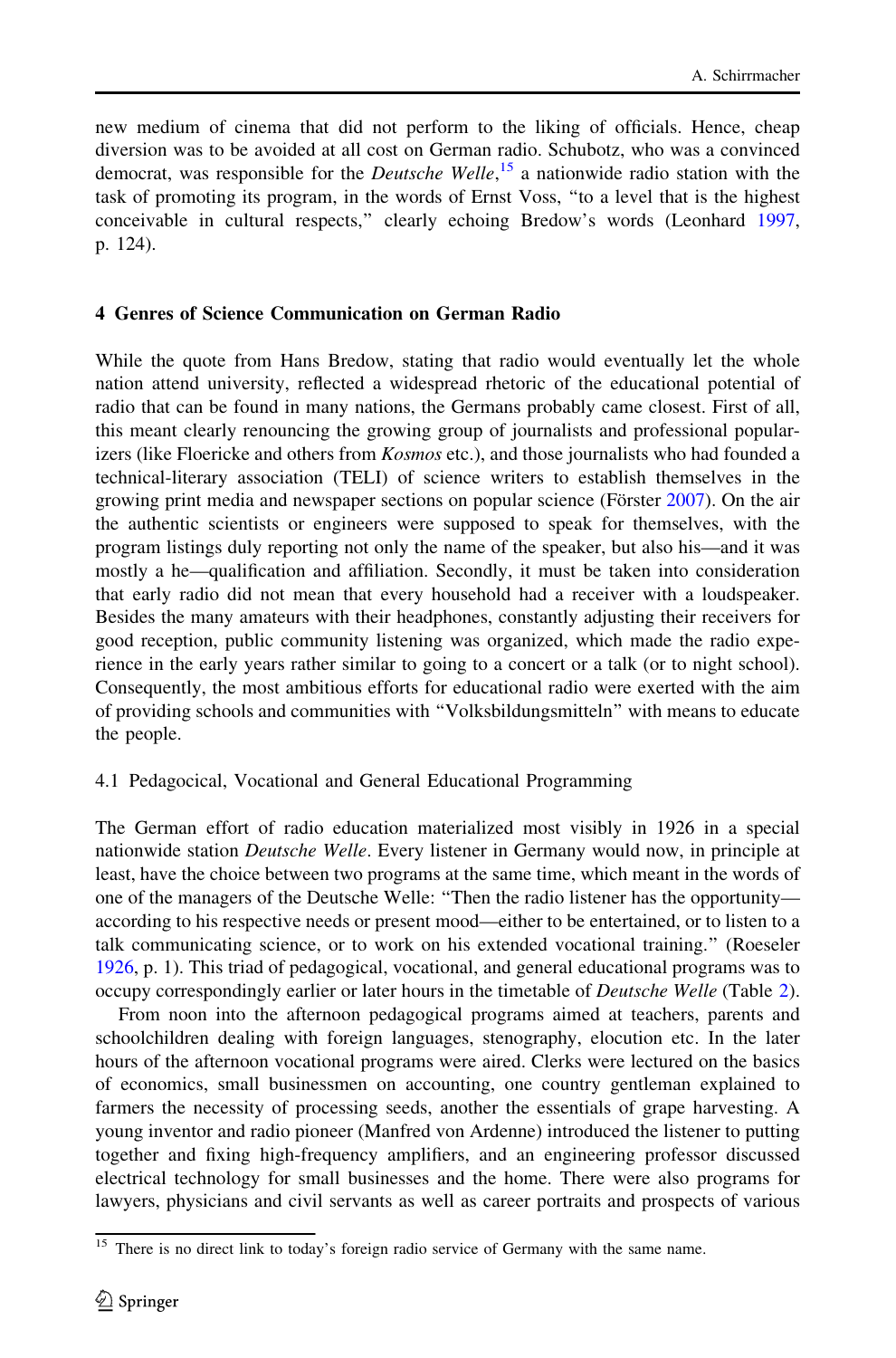<span id="page-12-0"></span>

|              |                                              |                                                   | Table 2 Broadcasting schedule of Deutsche Welle for the week of Oct. 25-30, 1926 (simplified) |                                                                                                                                                                                                                                                                                                |                                                   |                                                        |
|--------------|----------------------------------------------|---------------------------------------------------|-----------------------------------------------------------------------------------------------|------------------------------------------------------------------------------------------------------------------------------------------------------------------------------------------------------------------------------------------------------------------------------------------------|---------------------------------------------------|--------------------------------------------------------|
|              | Monday                                       | Tuesday                                           | Wednesday                                                                                     | Thursday                                                                                                                                                                                                                                                                                       | Friday                                            | Saturday                                               |
| 12:00        |                                              |                                                   | schoolchildren<br>French for                                                                  |                                                                                                                                                                                                                                                                                                | Elocution                                         |                                                        |
|              | country household<br>12:30 Slaughtering for  |                                                   |                                                                                               | From the lab of domestic science                                                                                                                                                                                                                                                               |                                                   |                                                        |
| 3:00         | beginners<br>English for                     | Spanish for beginners                             | English for beginners                                                                         | Stenography                                                                                                                                                                                                                                                                                    | Spanish                                           | Stenography                                            |
| 3:30         | English, advanced                            |                                                   | English, advanced                                                                             | On free will and crime                                                                                                                                                                                                                                                                         | Elocution: deep<br>breathing                      | On work in public welfare                              |
| 4.00         | teaching in high<br>On vocational<br>schools | Classic drama on stage:<br>Schiller               | Work in speech<br>therapy                                                                     | On the metaphysical meaning<br>of the free will                                                                                                                                                                                                                                                | The vocational structure<br>of the German people  | technology in the metal<br>Engineering and<br>industry |
| 4:30         | Child has stolen<br>money from<br>mother     | From the pedagogical<br>world                     | Institute  Notices<br>From the Central                                                        | From the Central Institute for<br>Training and Education:<br>Reports                                                                                                                                                                                                                           | Excursions in pedagogy<br>(by a sociologist)      | From the pedagogical<br>journal literature             |
| 5:30<br>5:00 | Chess for beginners                          | investigation of the<br>The physical<br>microcosm | investigation of the<br>The physical<br>microcosm                                             |                                                                                                                                                                                                                                                                                                | investigation of the<br>The physical<br>microcosm | Romantic buildings in<br>Berlin and Potsdam            |
| 6:00         | Animal nutrition                             | German technology                                 | Basic law                                                                                     | Pig breeding and keeping                                                                                                                                                                                                                                                                       | Electrical heating                                | Small electrical engines                               |
| 6:30         | Accounting for small<br>business             |                                                   | National economy                                                                              | Economy for business people                                                                                                                                                                                                                                                                    | Economy research in<br>practice                   | Pernicious tumors in the<br>mouth                      |
| 7:00         | Music of Japan                               | Bird protection                                   | Poetry hour                                                                                   | Beethoven's early sonatas                                                                                                                                                                                                                                                                      | The working class artist                          | German opera Mozart,<br>Schreker                       |
| 7:30         | Art in Germany                               | hour with books<br>Ĕ                              |                                                                                               | On Chinese militarism                                                                                                                                                                                                                                                                          |                                                   | On modern German<br>literature                         |
| 8:00         |                                              |                                                   |                                                                                               |                                                                                                                                                                                                                                                                                                |                                                   | Ancient comedy                                         |
|              |                                              |                                                   |                                                                                               | Pedagogical, vocational and general educational programs occupy different time slots. Even general educational programs were often organized in series of talks, e.g. the talks<br>on "The physical investigations of the microcosm" (Tue, Wed, Fri 5-6). (Source: D. W. Funk. 1, 1926, p. 47) |                                                   |                                                        |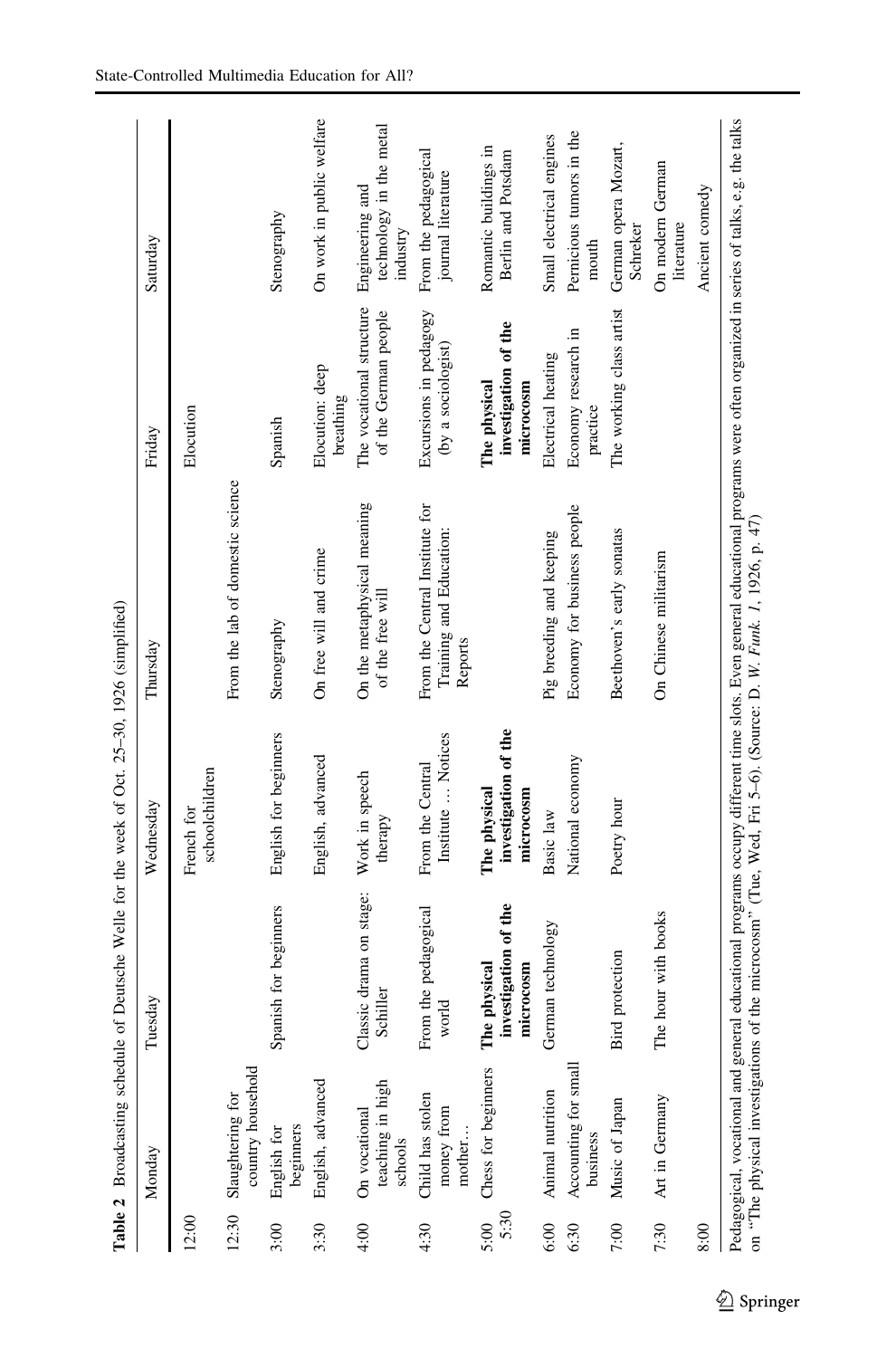fields. Finally, from around 5:00 p.m. (sometimes even earlier, especially on Saturdays) until 8:00 p.m. general educational broadcasting occupied prime time. Here programs on science and technology appeared side by side with those on music, arts, history, literature, politics and philosophy. Many topics were dealt with in series of talks, often extending over several weeks with up to three broadcasts per week. Table [2](#page-12-0) shows, for example, the first three programs on ''The physical investigation of the microcosm'' on Tuesday, Wednesday and Friday at 5:00 p.m., a series that continued on Fridays for four more weeks. The timing, topic and title indicate that this series was neither for schools nor for vocational training but rather meant to reach a general audience. Another example can be taken from the very first week after Deutsche Welle had started its regular service: three talks on the origins, problems and crisis of human races were broadcast at the same times. The author was eugenicist Hermann Muckermann of the Kaiser Wilhelm Institute for Anthropology. Further series were on the literary qualities of the Old Testament or the reasons for the decline of the Ancient empires. Typically, the journal of the Deutsche Welle "D. W. Funk" would complement the lecture series with some introductory pages that sometimes reproduced pictures and diagrams taken from textbooks. For the programs of vocational training a special series of Rundfunktexthefte (radio booklets) appeared in print. $16$ 

Although one might think that the Deutsche Welle would monopolize and unify science communication on Weimar radio, it is a remarkable fact that, despite this national educational station in place, the nine federal broadcasting stations did not reduce their air time on science. The Berlin *Funkstunde* kept its science content of an average of two or three broadcasts every week. Thus we find instead many innovative approaches for formats of science communication within the strict state-controlled framework. Plurality, not uniformity, reigned radio science (as was also the case for science in German popular print, see Schirrmacher [2011](#page-20-0)). In this way commercial competition was replaced in part by a contest among the various regional stations, which actually had to compete more and more for listeners as the reception quality for distant stations steadily improved. To some extent, however, this may also explain why radio did not compete openly with print media. Furthermore, the question of speed of publication, as exemplified in the Piccard example, was not a central issue for German radio makers.

4.2 New Formats for Broadcasts: Plauderei, Hörbericht, Mikrophonstreifzug

While *Deutsche Welle* stuck mainly to the format of talks or series of talks, the federal stations often tried to find more innovative formats for science programs. A typical and widespread format—which was actually adapted from newspaper writing<sup>17</sup>—was the ''Plauderei'', something between chat, causerie and gossip. Since it was not a formal lecture, but rather *about* science and scientists, the journalists and popularizers found a way back in. Interestingly, these ''Plaudereien'' were not necessarily superficial. One series by the engineer Joachim Böhmer at the Berlin station was even called "the critical engineer," although the content was not ''critical'' in the sense of questioning the autonomy of science in a radical sense, but in its in-depth investigations of what science was able to do. Apart

<sup>&</sup>lt;sup>16</sup> The examples and topics mentioned are taken from a sample of the broadcasts of the first 6 weeks of Deutsche Welle after the official launch of its regular program on September 20, 1926, as reported in D. W. Funk, 1 (1926), 1–66.

German science and science fiction writer Hans Dominik wrote many *Plaudereien* for newspapers, cf. the collection (Dominik [1903\)](#page-19-0).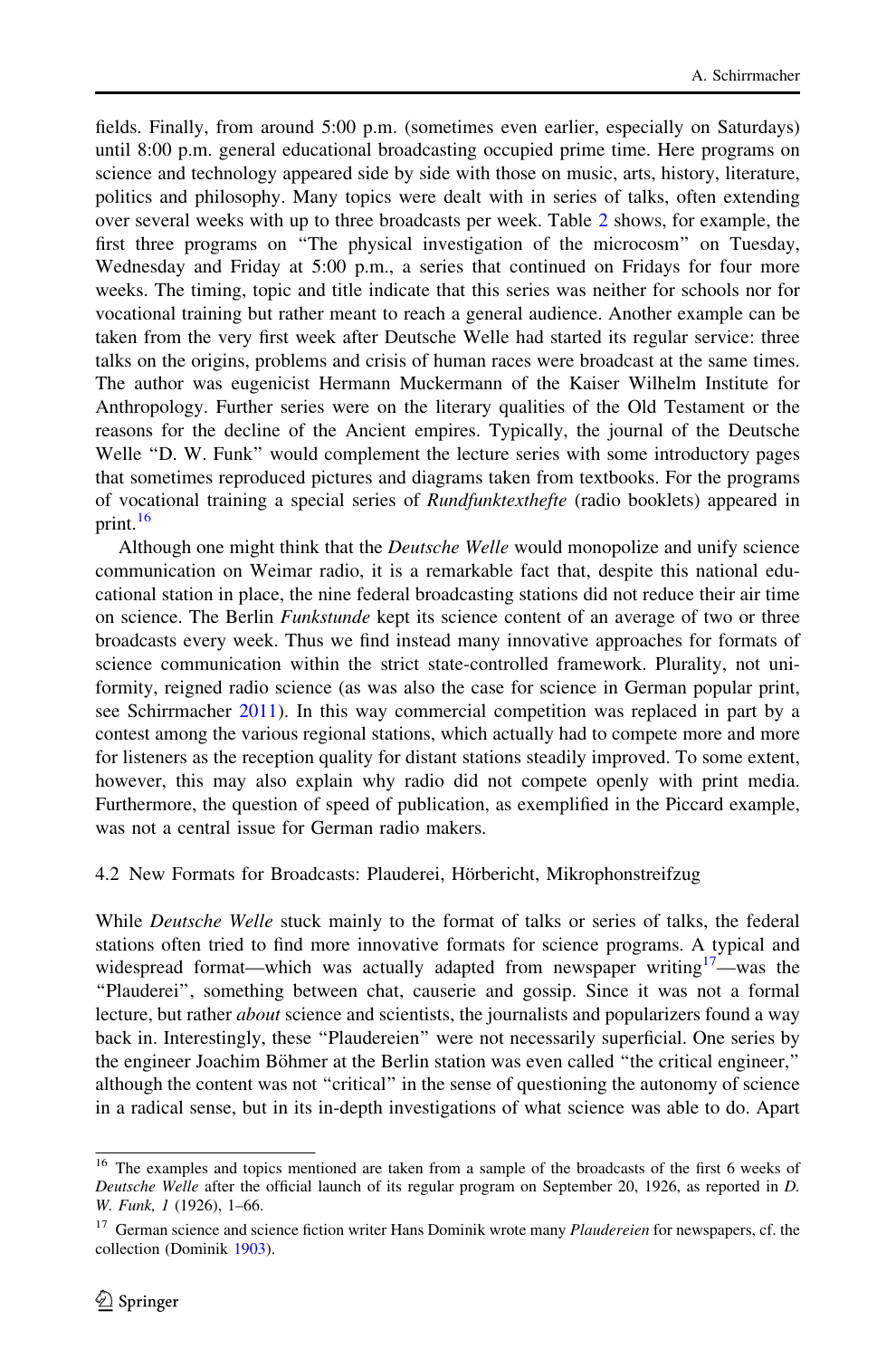| Author                             |      | Year Title                                                                                      | Station and Date                       |
|------------------------------------|------|-------------------------------------------------------------------------------------------------|----------------------------------------|
| Joachim Boehmer, Ingenieur         |      | 1925 Der kritische Ingenieur (Technische<br>Wochenplauderei)                                    | Berlin, Mon, Feb 1, 18:40              |
| Prof. F. Schmidt (TH<br>Karlsruhe) |      | 1926 Photographische Plaudereien, II.<br>Vortrag                                                | Frankfurt, Wed,<br>May 5, 20:00        |
| Georg Zimmermann,<br>Dipl.-Ing.    |      | 1926 Technische Plauderstunde: Flüssige<br>Kohle. Ein großer Erfolg deutscher<br>Forscherarbeit | Munich, Sun, Dec. 19, 16:20            |
| Paul Frank, San. Rat Dr.           |      | 1926 Medizinisch-hygienische Plauderei                                                          | Berlin, Sat, Feb 13, 18.45             |
| Max Mengeringhausen                |      | 1927 Technische Plauderstunde: Die<br>Reise nach dem Mond                                       | Munich, Mon, Jun 6, 15:15              |
| Heinz Gelhar                       | 1935 | Die Geburtsstunde des Fernsehens.<br><i>Plauderei</i> über Paul Ripkow                          | Munich, Fri, Jul 19, 18:55             |
| Hans Gerhard Meyer                 |      | 1956 So sehe ich meine Zeit: Eine<br>technische Plauderei                                       | Berlin (RIAS I), Wed,<br>Feb 15, 16:40 |

Table 3 Selection of program called "Plaudereien" in German radio (source: radio magazines Der Deutsche Rundfunk 3 (1925) to 5 (1927), 13 (1935) and Hör Zu! 1956)

from the typical topics of the natural sciences, issues of hygiene and medical questions were also presented as "Plaudereien" (Table 3).

Another genre of radio science was the format "Hörbericht Wissenschaft," audible reports on science which were meant to be a ''brief and relaxed comprehensible form'' of topical science communication. It was introduced in 1929 by the Deutsche Stunde from Munich. The radio magazine Bayrische Radiozeitung criticized the first couple of broadcasts as ''a bit sluggish and unpleasant;'' only after the presenter had reduced the scope of his exposition in the later editions did it became comprehensible and enjoyable.<sup>18</sup> When Otto Willi Gail later took over the presentation things improved. Gail, a physicist and engineer who also wrote a number of science fiction novels, can be seen as one of the early radio reporters, who left the studio to speak from authentic places of science and technology but also from the living room. In 1934 he began staging his reports as debates with colleagues; in 1935 he began his ''microphone excursions though the research scene of science," visiting scientific workers in the lab (Table [4\)](#page-15-0). Gail thus became one of the most prominent science reporters in the 1930s; his way of presenting science, it seems, did not only thrive in the first years of National Socialism. Many others, however, were no longer heard after 1933.<sup>19</sup> The apparently seamless incorporation of radio into the propaganda system of National Socialist Germany was largely facilitated by the structures of state control built into the system from the beginning. And, interestingly, the amount and breadth of science programs in German radio remained on a high level. $^{20}$ 

<sup>&</sup>lt;sup>18</sup> Anon. [hws] (1930), Was wir hörten: Wissenschaft im Hörbericht, Bayrische Radiozeitung, 7:2 (1930), p. 8.

<sup>&</sup>lt;sup>19</sup> Although radio in Nazi Germany is a strongly researched field of German history, information on popular science is almost absent (Zimmermann [2007](#page-20-0), Marßolek/von Saldern [1998\)](#page-20-0). Research is especially needed to exhibit the changes in the personnel of science communication in all media as the limited changes in the formal structures hardly reflect this.

<sup>&</sup>lt;sup>20</sup> Both lines of argument can be found: either that the National Socialism had a certain link to scientific and technological topics, or that besides the omnipresent propaganda, rather unideological reports on nature and science might have provided a "break room" ("Pausenraum") within the system (Herf [1984](#page-20-0), Würmann/ Warner [2008](#page-20-0)).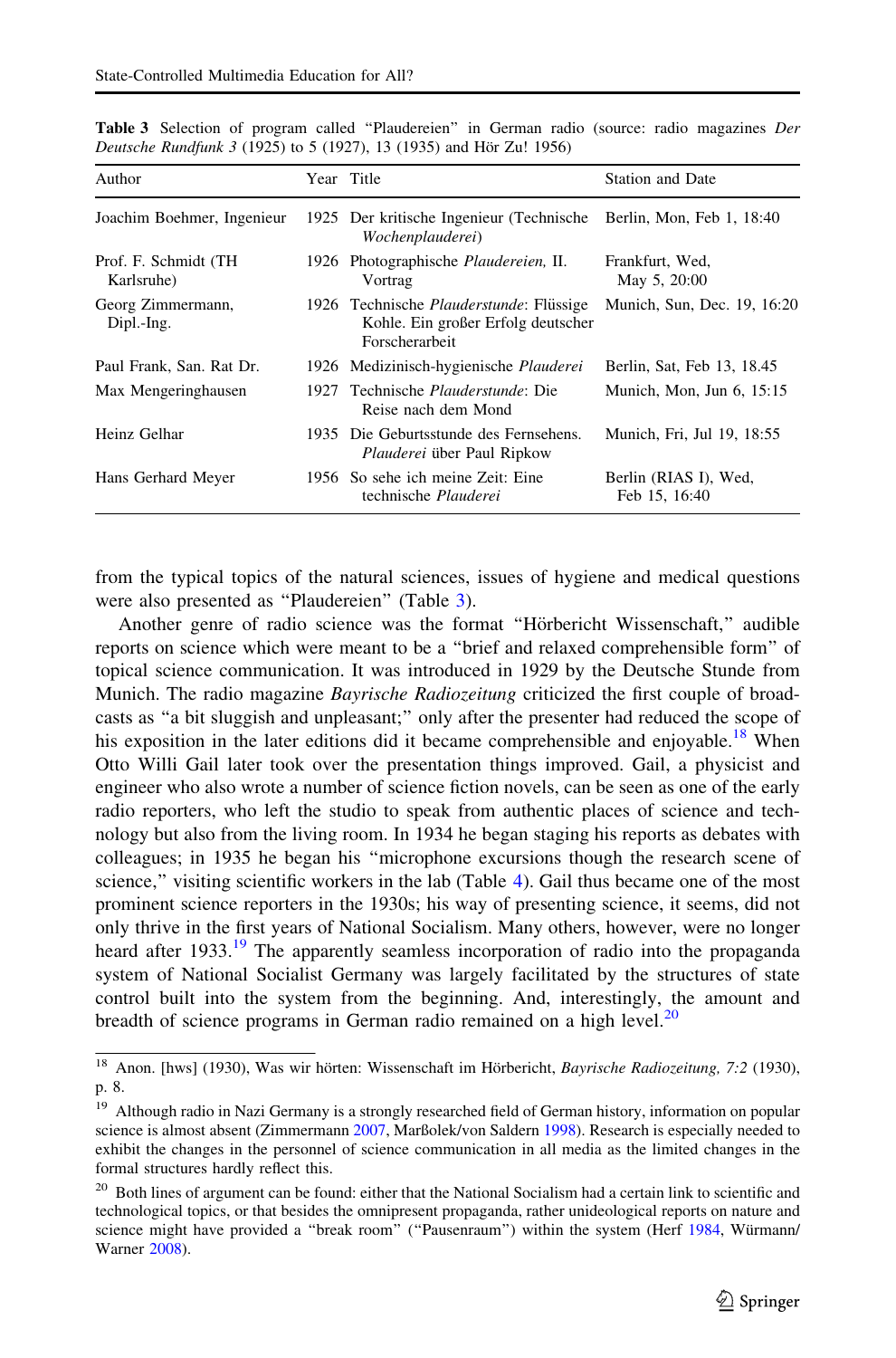| Year | Title                                                                                                  | List of topics                                                                                                                                                        | Date, time         |
|------|--------------------------------------------------------------------------------------------------------|-----------------------------------------------------------------------------------------------------------------------------------------------------------------------|--------------------|
| 1929 | Hörbericht Technik                                                                                     | Droll patents/a thousandth of a second/<br>airplanes landing on moving ships/<br>skidding motorcars                                                                   | Fri, Nov 8 19:30   |
| 1932 | Technische Zeitfragen:                                                                                 | Zigzag ways of technology/windmills<br>become modern again/ice as building<br>material/television with light rays/<br>magnetic street cleaning                        | Mon, Apr 11 18:45  |
| 1934 | Arbeiter im Laboratorium:<br>Ein Streifzug durch die<br>Forschungsstätten der<br>Wissenschaft. I. Teil | The royal couple in the glass bottle/in the<br>interior of a crankshaft/steel is torn to<br>pieces/a ten thousandth of a<br>millimeter/the man who makes<br>elephants | Thu, Nov 15 19:35  |
| 1936 | Der Physiker geistert durch<br>den Haushalt. Ein Gespräch<br>mit Otto Willi Gail                       |                                                                                                                                                                       | Thu, Jul. 16 19:45 |

<span id="page-15-0"></span>Table 4 Some examples of "Hörberichte" etc. by Otto Willi Gail on the Munich station Deutsche Stunde in Bayern (with the descriptions of topics as given in the program listings)

#### 5 Radio and Scientific Culture in Germany

In the first years the number of listeners rose to many millions, thus making radio a new cultural factor that found a place and played a role within a wider national culture. Although evidence of the direct impact of scientific and educational programs is scarce, we can nevertheless relate the presentation and reception of science described so far with general accounts of science in Weimar culture. $2<sup>1</sup>$ 

Much has been written on the crisis years of Weimar Germany; historians of science, particularly in the field of physics, have discussed the interaction of science and society. Special attention was paid to the so-called Forman thesis, that theoretical and atomic physicists in Weimar Germany were confronted with a ''hostile intellectual environment.'' And scientists then, it is stipulated, tried to adapt to this ''cultural milieu'' that was marked by a philosophy of life, the dismissal of causality and a questioning of determinism (Forman [1971,](#page-19-0) Carson et al. [2011](#page-19-0)). Interestingly, on the radio we do not find such a confrontation of science and culture; instead we find a perfect immersion of science into culture in general. The Munich program of April 28, 1931 serves as a good example, when a concert, a women's program and a program for farmers were followed seamlessly by a talk on ''The Constitution and Decay of Atoms'' by the Munich professor Kasimir Fajans. This talk on atomic physics was aired between 6:30 and 7:15, and was followed by a language course in Italian, after which an opera performance was broadcast. The radio magazine devoted much room for illustrations for both the talk—multimedia again—and exactly the same amount covering the transmission later that evening of Cimarosa's opera The Secret Marriage. Here the stage photos and text occupy precisely the same amount of space as the  $\alpha$ - and  $\beta$ -ray track photos, the radium letters and explanatory texts (Fig. [7](#page-16-0)).<sup>22</sup>

<sup>&</sup>lt;sup>21</sup> The first surveys including the public's views about science can be found in Britain in the 1940 s, (Broks 2006, pp. 71–72).

 $22$  Bayrische Radiozeitung, 13/1931 (Mar. 29, 1929), pp. 437-438, modified title taken from program listing.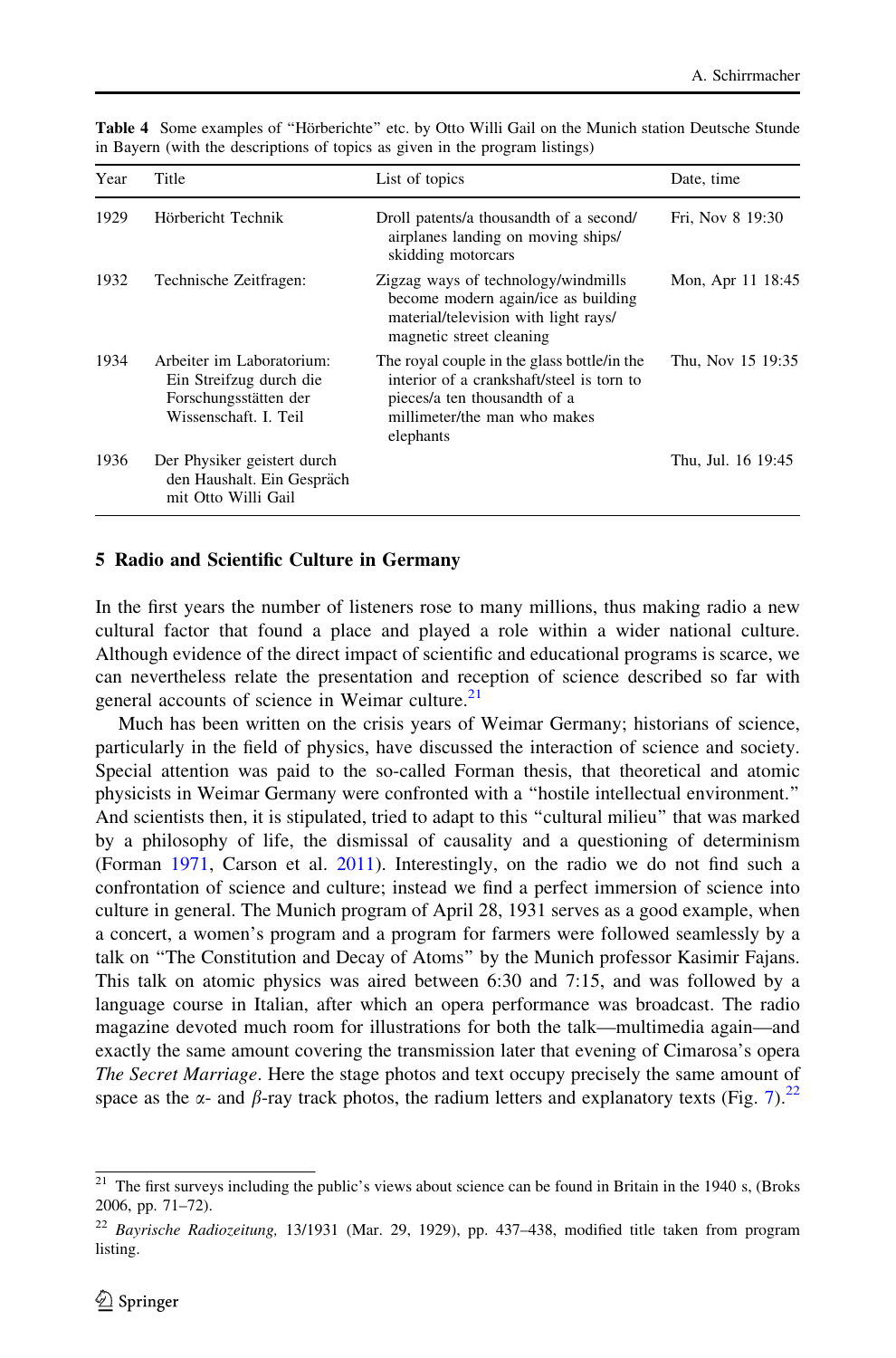<span id="page-16-0"></span>

Fig. 7 Bayrische Radiozeitung, covering topics as diverse as opera and atomic physics side by side with illustrations of the same size

This result should not be misinterpreted, however. The variety of subjects and multiple types of broadcasts that can be found did not mean that there were no choices made, nor political and cultural influences acting on the program. Even the *Deutsche Welle*, with its sophisticated structure, oversight and control, created a program that was balanced only on a superficial level. When after 2 years of operation the station analyzed its program, it was easy to show how well the general educational talks had covered all areas of importance, ranging from science and technology over music, arts and literature to political education and religion (Fig. [8\)](#page-17-0). However, 1 year earlier the Deutsche Welle had already confessed that there was a kind of ''hidden systematics'' for its science programs, so that it comes as no surprise that, despite the lack of listeners' democratic participation, some of the most widely discussed topics of the time are mirrored in the programming:

Intentionally we confined ourselves to a certain hidden systematics […] which became only apparent in the course of the events: Just recall the lectures on "race research," "cell and heredity," "theory of descent," "the race elements of the German people" [...] (Roeseler [1927](#page-20-0), 2)

In this way Weimar radio probably played an important role in amplifying the otherwise already present discourse on race and heredity that would be exploited for political reasons a few years later. $23$ 

The German airwaves in the interwar period saw not only much science that was closely integrated into the prevailing ideas of high culture. In general, German science underwent a difficult, yet very successful period after the lost World War. It hence appears tempting to

<sup>&</sup>lt;sup>23</sup> For a discussion of the programs with eugenic topics cf. (Rolfes [1992,](#page-20-0) pp. 137-146).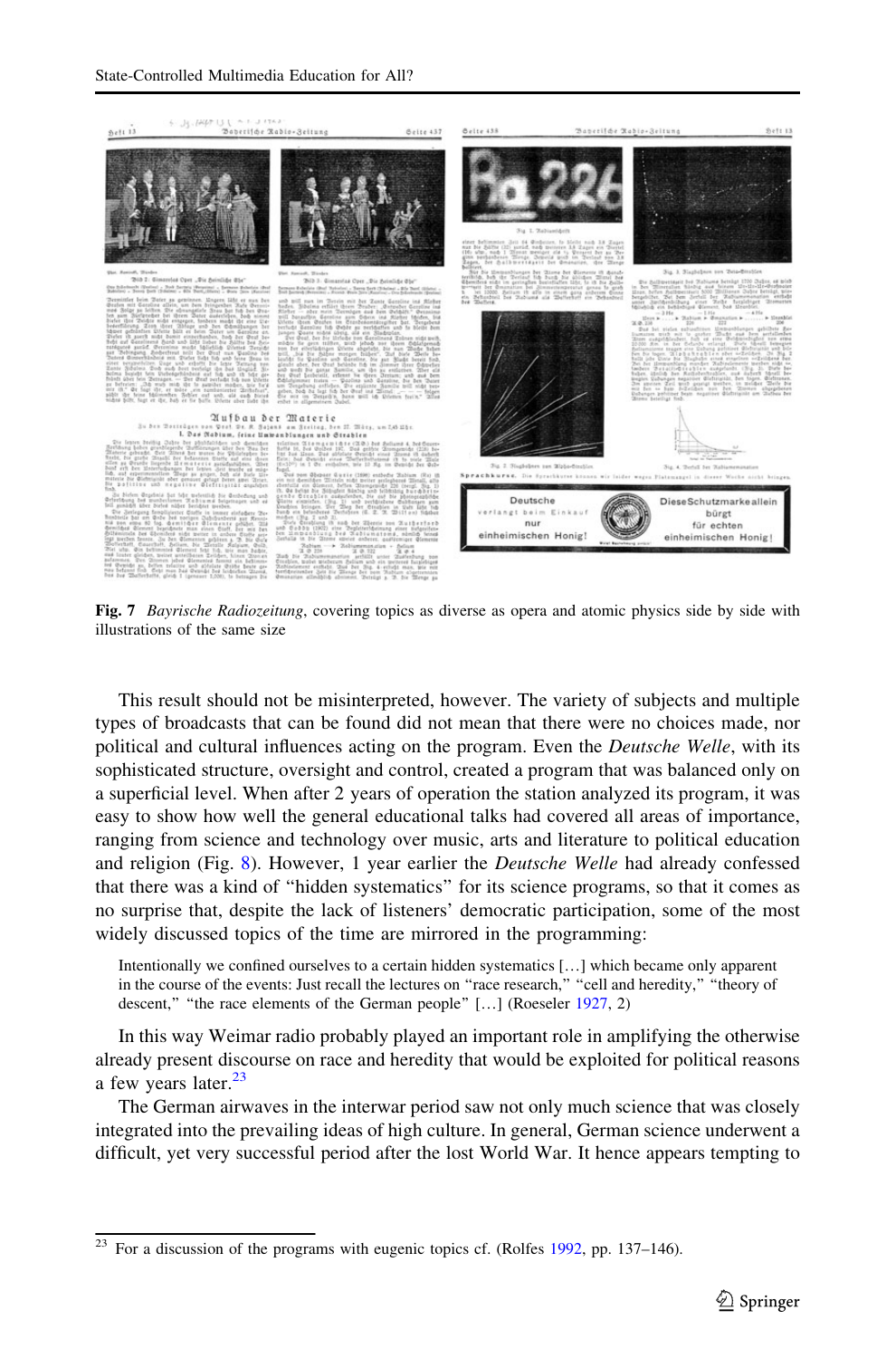<span id="page-17-0"></span>

Fig. 8 Deutsche Welle program analysis published in D. W. Funk 1928, 1–3, here p. 1. The first bar relates vocational and general educational talks, the second and third bars differentiate the vocational and general educational programs with respect to branches of the sciences or humanities, resp. In the case of general educational programs ("Allgemeinbildende Vorträge") one sees a rather balanced coverage of science, political education, religion; literature, languages, philosophy; music, art, programs on German culture abroad; history, technology, and various other talks

consider the extent to which the phenomenon of radio, or rather the radio experience, exerted any influence back on science and thus gave rise to ''science media couplings'' (Weingart [2001\)](#page-20-0). At the very least we have many examples of radio influencing scientists. Some of them were able to earn good money working for radio, which helped them in their research or early careers. Some of them—perhaps an entire generation—were drawn into science by putting together a radio kit. Scientist-philosopher Hans Reichenbach was initially quite interested in radio technology; then he lectured on science on the air and later transformed radio talks on quantum and relativity theory into books. Manfred von Ardenne, who was just 18 years old when he first presented a program on radio technology and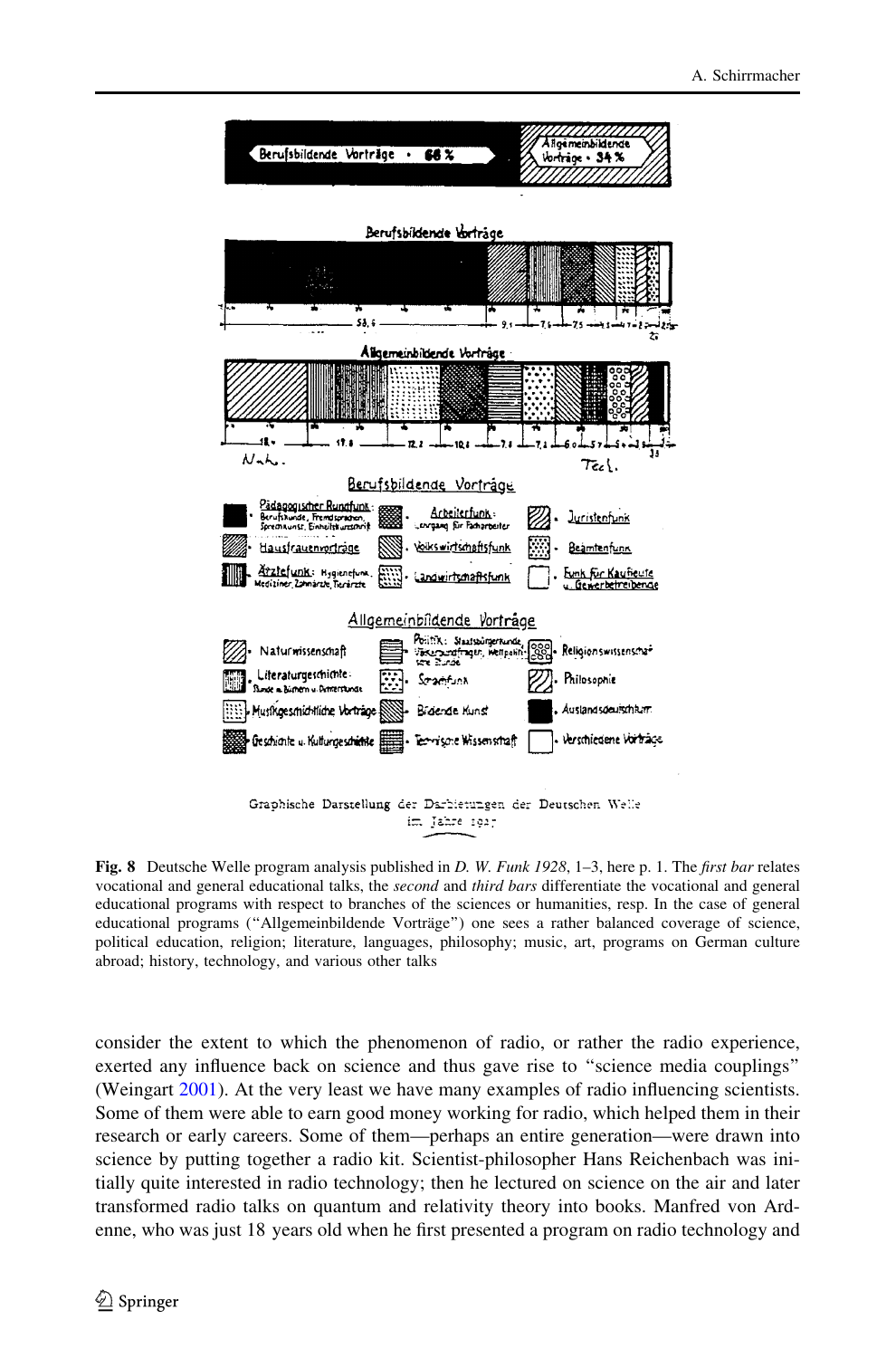its deeper scientific basis in 1925, would later make important inventions in amplifier and electron optics technology. $^{24}$ 

In a different way the focus of the Deutsche Welle on heredity and eugenics may also have contributed to ideas, motivations and recognition of scientific research, as it amplified the perception of a crisis that spread from economic to biological fields. While the prominence of programs on race and heredity was the result of a free choice of the program makers, probably on the basis of a growing public discourse which these programs may have further fostered, it seems rather ironic that the *Deutsche Welle* was shut down as an educational station at the end of 1932, as a consequence of a controversial reorganization of German radio for the purpose of establishing a strong national station, the ''Deutschlandsender.'' This transformation came just in time to create opportunities for abuse for propaganda purposes when the Nazis took power in early 1933 (Rolfes [1992,](#page-20-0) pp. 52–55; Lerg [1980](#page-20-0)). As mentioned before, the new political rule did not reduce science broadcasts on the radio—indeed, their quantity remained constant. The experiment of a state-controlled multimedia education for all, however, sooner or later became deflected by political forces incorporating political propaganda.

## 6 Conclusion

The history of early German radio shows a unique approach to mass education by a new means of communication. Its great independence from most of the factors that were decisive for print media, first of all its market orientation and competitive character, allowed for a wealth of programs on science and technology aimed at many audiences, ranging from pupils, professionals and people interested in vocational training to an imagined broad audience that was assumed to be keen on further education. This clearly reflects the great value attributed to education and high culture in Germany, but at the same time shows a rather extreme case of what kinds and formats of (popular) science were possible. In this sense the German example may provide a scale of reference for assessing other national models of science communication on the radio. The most interesting feature of German radio was probably the models of multimedia education that the regional stations tried to establish with their radio magazines, as did the educational station Deutsche Welle, which was supported by a Central Institute for Training and Education of the German Radio. This organization actually ran a 1-year test phase before the program officially started, published a journal with introductions and illustrations for particular broadcasts, separate radio booklets and instruction manuals on using radio in schools and for community listening, as well as books on related pedagogical issues.<sup>25</sup> As this orchestrated combination of different media is obviously more than a plurimediality of different media coexisting side by side (Wilke [2000,](#page-20-0) p. 303), here it has been called multimedia.

<sup>&</sup>lt;sup>24</sup> For example, (Reichenbach 1930) is a publication of radio talks broadcast by the Berlin station in winter 1929/1930. Ardenne's program at the same station on April 30, 1925, at 18:40 was ''Die Physik der Glühkathodenröhre" and was identified as part of the educational series "Hans-Bredow-Schule," section ''Bildungskurse der Funk-Stunde, Technik.''.

<sup>&</sup>lt;sup>25</sup> Cf. the journals Z. I. Funk. Rundfunk-Mitteilungen des Zentralinstituts für Erziehung und Unterricht und der Deutschen Welle, 1 (1925) and 2 (1926) and Deutsche Welle. Offizielles Organ der Rundfunk-Gesellschaft Deutsche Welle Berlin,  $1$  (1926) to 5 (1932), containing many advertisements for print material related to the educational program.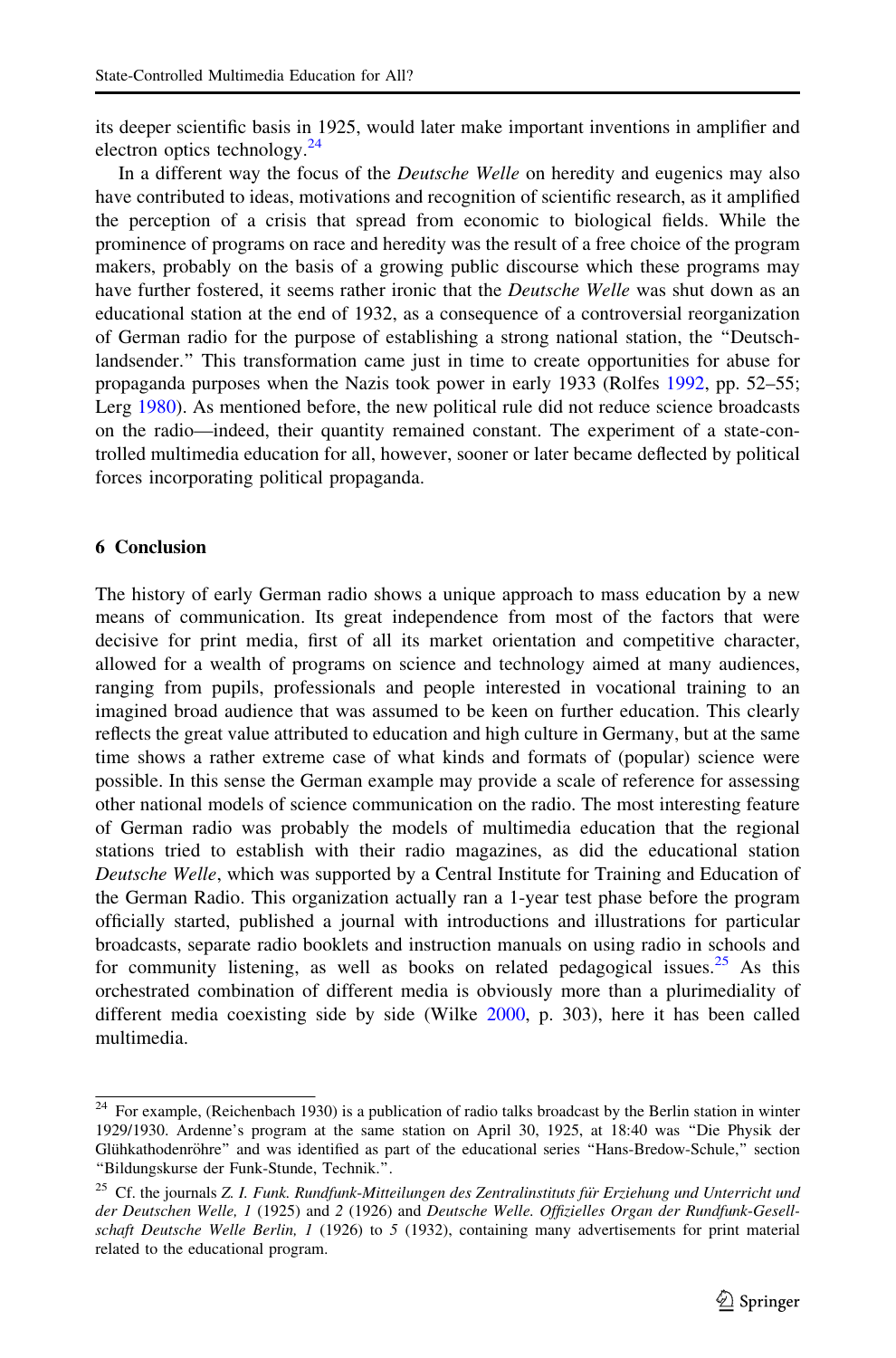<span id="page-19-0"></span>A direct impact of this initiative to educate a whole people by means of the new medium is difficult to assess, mainly due to a lack of appropriate sources.<sup>26</sup> Sometimes the radio magazines included a section reviewing the program of the preceding week, thus representing the listeners' voice to some extent.<sup>27</sup> A more general cultural influence of radio science, however, becomes visible when science was treated on the air on an equal footing with music, arts or literature. This is reflected by the side-by-side reports including pictures of such different cultural topics as opera and atomic physics in the radio maga-zines (Fig. [7\)](#page-16-0), an attitude that persisted in Germany for a long time.<sup>28</sup> In the United States the tradition of industry-sponsored intermission talks for the live broadcasts of classical concerts exemplifies a rather different format of science communication, which clearly has to be explained by the very different ways of instituting radio and thus programs on popular science in this medium. As a consequence the differences in the public pictures and the public understanding of science found in various national cultures are at least to some extent the result of different national modes of educating people on the cultural meanings of scientific knowledge, which can be distinguished rather clearly in the case of radio.

Acknowledgments The author thanks the editor and an anonymous referee for valuable suggestions.

#### References

- Beguet, B. (1994). La vulgarisation scientifique au XIXe siècle. In B. Beguet (Ed.), La science pour tous (pp. 5–48). Paris: Réunion des Musées Nationaux.
- Bredow, H. (1949). Mein Weg zum Rundfunk. Ein Lebensrückblick. Wiesbaden: Bredow-Funkarchiv.
- Bredow, H. (1956). Im Banne der Ätherwellen. Vol. 2: Funk im Ersten Weltkrieg. Entstehung des Rundfunks. Stuttgart: Mundus.
- Brochand, C. (1994). Histoire générale de la radio et de la telèvision en France. Paris: La Documentation Française.
- Carson, C., Kojevnikov, A., & Trischler, H. (Eds.). (2011). Weimar culture and quantum mechanics. Selected papers by Paul Forman and contemporary cerspectives on the Forman thesis. London: World Scientific.
- Crisell, A. (2002). An introductory history of British broadcasting (2nd ed.). London: Routledge.
- Díaz, L. (1997). La radio en España, 1923-1997 (3rd ed.). Madrid: Alianza.
- Dominik, H. (1903). Wissenschaftliche Plaudereien. Entdeckungen und Erfindungen, Fortschritte der Wissenschaft und Industrie. Berlin: Steinitz.
- Douglas, G. H. (2001). The early days of radio broadcasting. London: McFarland.
- Dussel, K. (2004). Deutsche Rundfunkgeschichte (2nd ed.). Konstanz: UVK Verlagsgessellschaft.
- Forman, P. (1971). Weimar culture, causality and quantum theory, 1918–27: Adaption by German physicists and mathematicians to a hostile intellectual environment. Historical Studies in the Physical Sciences, 3, 1–115.
- Förster, H. C. (2007). Am Anfang war die TELI. Journalismus für Wissenschaft und Technik. Berlin: Technisch-literarische Gesellschaft.

<sup>&</sup>lt;sup>26</sup> Accounts on the impact of radio programs that can be found in individual biographies, letters and interviews, and listeners' responses, some of which were printed in radio magazines or even collected in archives tend to be unsystematic; more systematic surveys are not available for the period discussed, but see note 21.

 $27$  A section "What we listened to" can be found, for example, in *Bayrische Radiozeitung*, cf. note 18.

<sup>&</sup>lt;sup>28</sup> Similar examples can be found for the postwar years in both German states, e.g. in the East German Radio magazine Unser Rundfunk, reported in its Feb. 29 issue of 1954 (p. 7) on broadcasts of a Slovak national opera and progress on antibiotics research side by side. On German postwar radio see (Dussel 2004, chaps. 4 and 5).